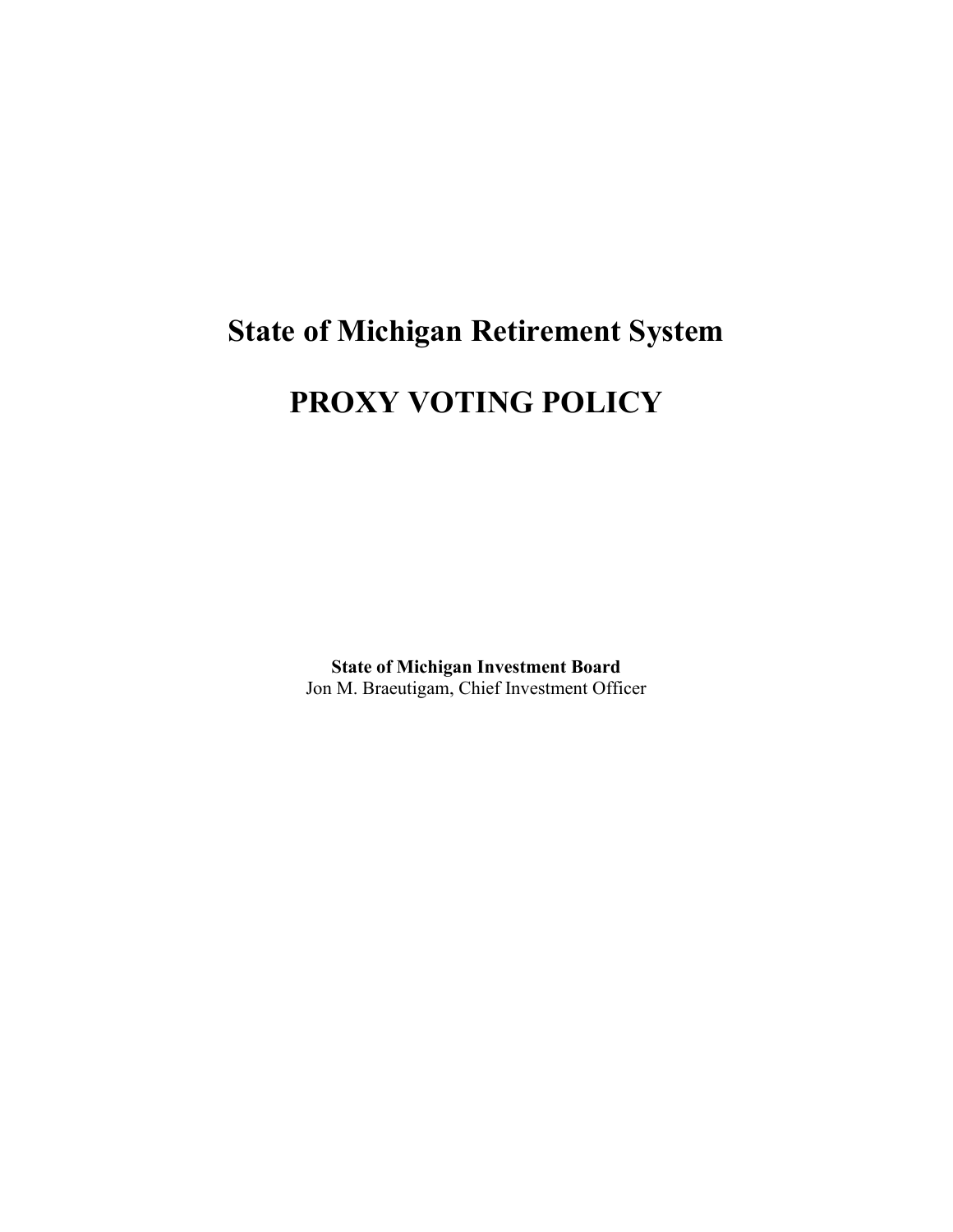# **STATE OF MICHIGAN RETIREMENT SYSTEM** *PROXY VOTING POLICY*

# **I. INTRODUCTION**

The Bureau of Investments (the "BOI") is the bureau within the Department of Treasury that is responsible for directing the investment of assets that make up the State of Michigan Retirement System (the "SMRS"). The SMRS includes the assets of the defined benefit plans for the Michigan Public School Employees' Retirement System; Michigan State Employees' Retirement System; Michigan State Police Retirement System; and Michigan Judges' Retirement System. Executive Order 2018-10 (the "Order") created the State of Michigan Investment Board (the "SMIB") and pursuant to the Order, both the SMIB and the investment personnel of the BOI serve as the investment fiduciary for the SMRS.

As a fiduciary of the SMRS, the BOI is responsible for carrying out the day-to-day investment responsibilities of the SMIB in accordance with the prescribed limitations of the Public Employee Retirement System Investment Act, 1965 PA 314, MCL 38.1132 *et seq* ("Act 314") and the SMIB's Investment Policy Statement, as may be amended from time to time. The SMRS's investments are managed by the BOI and are diversified across broad asset classes, with significant holdings in the securities of publicly traded companies. The ownership of these securities is generally imbued with the right to vote the SMRS's shares on matters central to management of a given company.

Proxy voting is a critical aspect of fulfilling fiduciary duties. Given the importance that proxy voting plays in the long-term viability of companies, and how that viability can help drive investment returns for the SMRS, proxies can be viewed as an asset of the system itself. When proxy voting and its associated policies are applied prudently, it serves the interests of the members of the retirement system by advancing strong corporate governance which, by extension, ultimately serves all the shareholders in a company. As such, the BOI on behalf of the SMRS endeavors to timely vote proxies in all shareholder meetings where the SMRS is entitled to vote as a shareholder. This proxy voting policy (the "Proxy Policy") serve as a guideline when proxy votes are cast. The statements and policies contained herein should be viewed as general guidelines that allow the BOI, acting on behalf of the SMRS, to efficiently administer its proxy voting program. However, despite the general rules discussed in this Proxy Policy, at all times the SMRS will look at (i) the particular facts and circumstances of a matter being voted upon, and (ii) what course of action is in the best interest of the members of the retirement system in light of such facts and circumstances; *in all cases, the immediately foregoing (i) and (ii) shall serve as main determining factors in how the SMRS casts any given vote.*

# **A. Proxy Agent**

Given the volume of proxy votes cast each year, the SMRS retains the services of a third-party proxy voting agent (the "Proxy Agent"). The Proxy Agent is tasked with voting all ballot issues in accordance with this Proxy Policy. Despite the appointment of the Proxy Agent, the SMRS retains the ability to override or otherwise manually vote any proxy at all times prior to the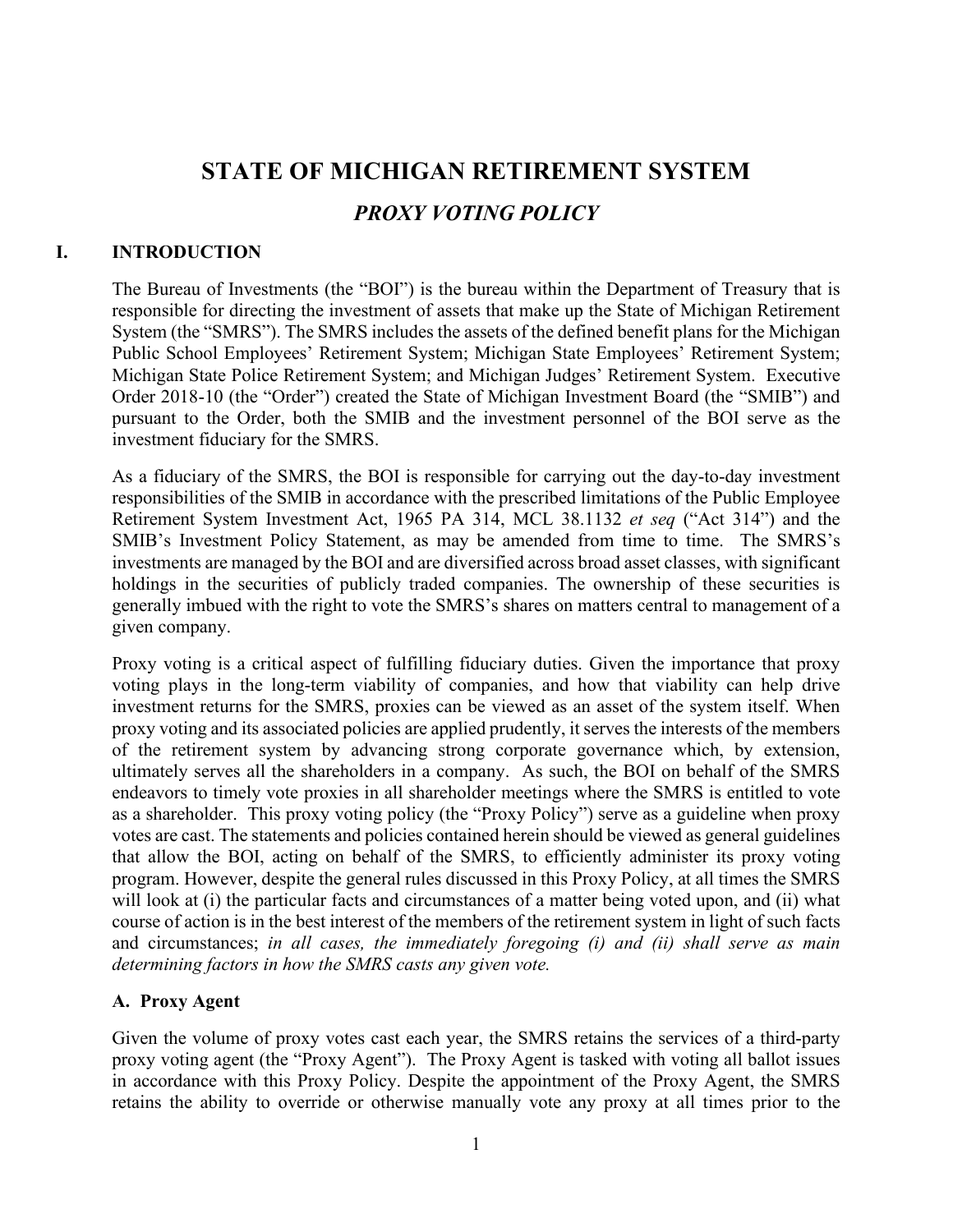shareholder meeting deadline. In addition to voting the ballots, the Proxy Agent makes available detailed reports relating to the company's annual meeting, along with analysis and recommendations. With all voting decisions, the SMRS may consider the Proxy Agent's analysis and recommendation in the mix of factors behind the decision on a particular course of action.

# **B. Objective**

This Proxy Policy is intended to hold companies accountable to the interests of shareholders and foster good corporate governance that will reduce exposure to risks, ensure sustainable performance and enhance returns. It is subject to revision as new issues arise and best practices change. The BOI will periodically review and update this Proxy Policy to reflect changes in state law and best practices in corporate governance in order to fulfill its fiduciary duties and to further the SMRS's goals as an institutional investor.

# **II. BOARDS**

A company's board of directors has a fiduciary duty to the company and its shareholders. This entails acting in the shareholders' best interest as their representatives and taking actions in furtherance of the long-term direction/viability of a company. The board of directors are critical to the protection of shareholder interests, supervision of management and overseeing the long-term direction of the company. A strong board can also help to mitigate the conflicts that can easily arise between the short-term incentives that a company's management team may face and the longterm incentive that the SMRS and other shareholders may have. To this end, the SMRS believes that boards should be highly qualified, diligent, ethical, accountable, primarily independent, aligned with the shareholders and focused on building long-term value. Accordingly, the SMRS will evaluate these factors and circumstances when voting for directors, with the decision on how to cast its vote being determined on a case-by-case basis.

# **A. Director Candidates**

Open communication between shareholders and directors helps facilitate a stronger understanding of governance issues in both uncontested and contested director elections. Voting on director candidates is part of that communication process. Negative or withheld votes can express discontent or disapproval with the director or deeper issues affecting the company that are not otherwise on the ballot for a shareholder vote. When voting against or withholding a vote from an individual director candidate or entire slate of directors, the SMRS may communicate with the company regarding its reasons for the vote following the company's annual meeting.

Voting against one or more directors may arise where the board has taken actions which are generally contrary to the governance best practices or which are contrary to the principles discussed in this policy. Holding directors accountable and instilling change in the composition of a board can serve as a check and balance against underperforming boards as well as insulate the long-term prospects of the company.

Company nominees are generally supported, unless factors are present which raise questions about board composition or a candidate's judgment or ability to adequately represent shareholder interests.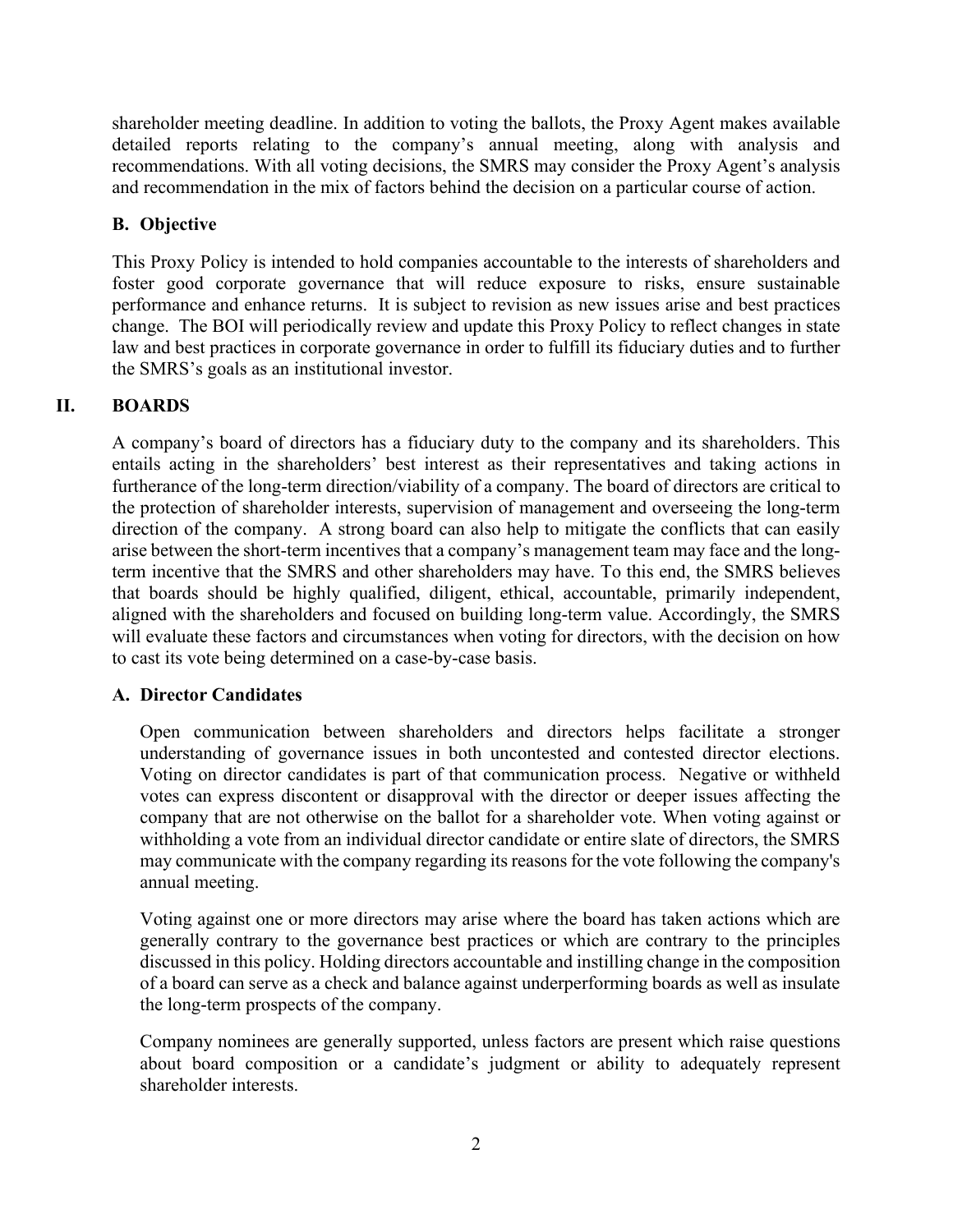The SMRS may vote against or withhold its vote from a candidate, an entire board slate, or a committee member that it views as ineffectual in its role. The actions of a particular director during his or her term on the board will determine how the SMRS will cast its vote. In addition to general governance best practices, or based on the advice, of the Proxy Agent, the following non-exhaustive list is illustrative of actions that may be deemed to represent ineffectual shareholder representation by a director:

- 1. attended less than 75% of board and committee meetings during the previous year without a valid excuse;
- 2. not truly an independent director due to personal, familial or financial relationships with the company which may impact the director's decisions;
- 3. demonstrating an inability to remain effectively engaged in his or her duties as a director due to outside obligations, which obligations may include serving on other company boards;
- 4. conviction of a felony, is under investigation for a financial, corporate or securities crime or has a history of serious misconduct, regulatory sanctions or ethical violations;
- 5. not holding a personally significant position in the company's stock and does not have a plan in place to acquire such a position;
- 6. substantial related party transactions with the company or other avoidable conflicts of interest;
- 7. membership on the audit committee when the director candidate owns more than 20% of the company or when the company was subject to an adverse finding or action;
- 8. membership on the compensation committee, or serving as the CEO, and the company has poor executive compensation practices;
- 9. not an independent director and seeking membership on the audit, compensation, governance, or nominating committee;
- 10. failure to receive a majority of votes in the previous director election at the company and all reasons for the shareholder withhold vote have not been resolved;
- 11. failure to act on a shareholder proposal that received the support of a majority of the shares cast in the previous year;
- 12. the company has consistently underperformed its peers over at least the past one, three, and five-year periods, and the SMRS does not believe the company has a plan in place that will effectively address the performance issues;
- 13. adoption of a poison pill or other anti-takeover device designed to prevent the acquisition of the company with a term of longer than 12 months of adoption or renewal of an existing anti-takeover device without shareholder approval;
- 14. failure to adequately address or provide oversight of environmental and social risks;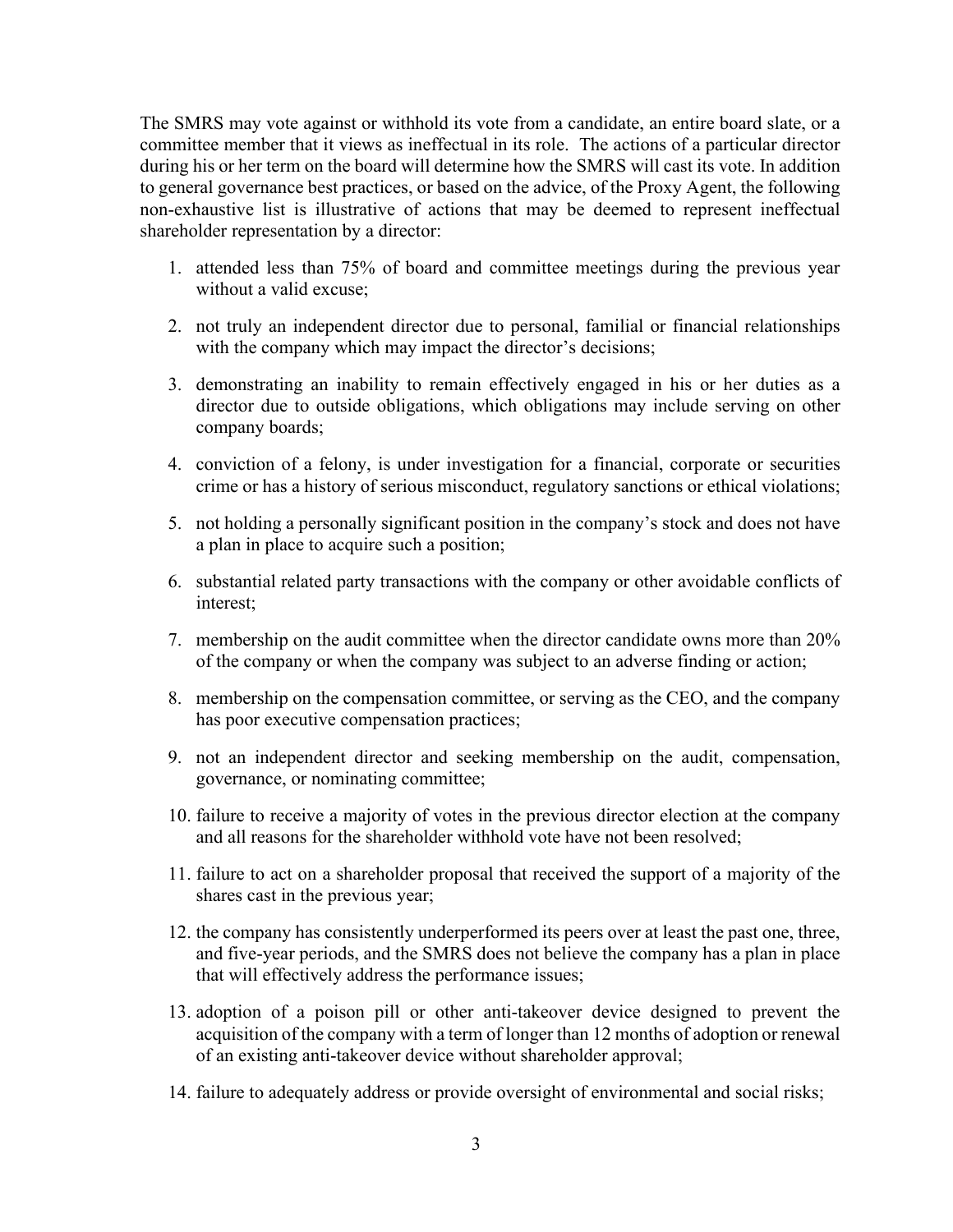- 15. a restatement of financial statements within the past year; or
- 16. any other consideration that the SMRS considers relevant to a company's overall performance and governance track record.

#### **B. Independent Chair and Committees**

Given the board's responsibilities for supervision of the CEO, the presence of an independent chairperson or lead director who is not a current or former CEO (or, more rarely, another Named Executive Officer) of that company can facilitate effective executive oversight and set a pro-shareholder agenda. Accordingly, the SMRS will generally vote for proposals requiring that the positions of Chairperson and CEO be held by different individuals except in circumstances where such an arrangement is in existence and has been economically beneficial to, and protective of the rights of, shareholders.

Where the company has exhibited strong economic performance and has a combined Chairperson/CEO position, the SMRS will generally vote for an independent lead director (who is not a former CEO of the company) to be appointed for additional board oversight. The SMRS will also consider whether the company has a strong independent board (e.g., two-thirds independent by the Proxy Agent's definition) that is functioning well, in which case the SMRS may support a combined CEO and Chairperson at the company, even without appointment of an independent lead director.

Additionally, the SMRS will generally vote for proposals requiring that only independent directors serve on a company's audit, compensation, governance, and nominating committees.

#### **C. Proposals Seeking a Majority of Independent Directors**

In most instances, the interests of shareholders and independent, outside directors typically align on matters put before a company's board. An independent, outside director is an individual who does not have any affiliation with the company other than through his or her position as a director. Shareholder interests are served when a board includes enough independent, outside directors to effectively represent shareholders. Accordingly, the SMRS will vote for proposals asking that at least for a majority of directors be independent.

The SMRS will vote for proposals asking that audit, compensation, and nominating committees be composed exclusively of independent directors.

Further, where the company has neither an independent chair nor independent lead director, the SMRS will generally vote against the chair of the governance committee. If there is no chairperson, the SMRS will vote against the longest-serving committee member or longestserving board member, as applicable.

#### **D. Stock Ownership Requirements**

Generally, stock ownership by the independent directors can allow for an alignment of interests between the board and the shareholders – provided that the directors' stock ownership is structured in a manner to mitigate the inherent tension arising from short-term and long-term ownership viewpoints and incentives. Material stock holding for directors of different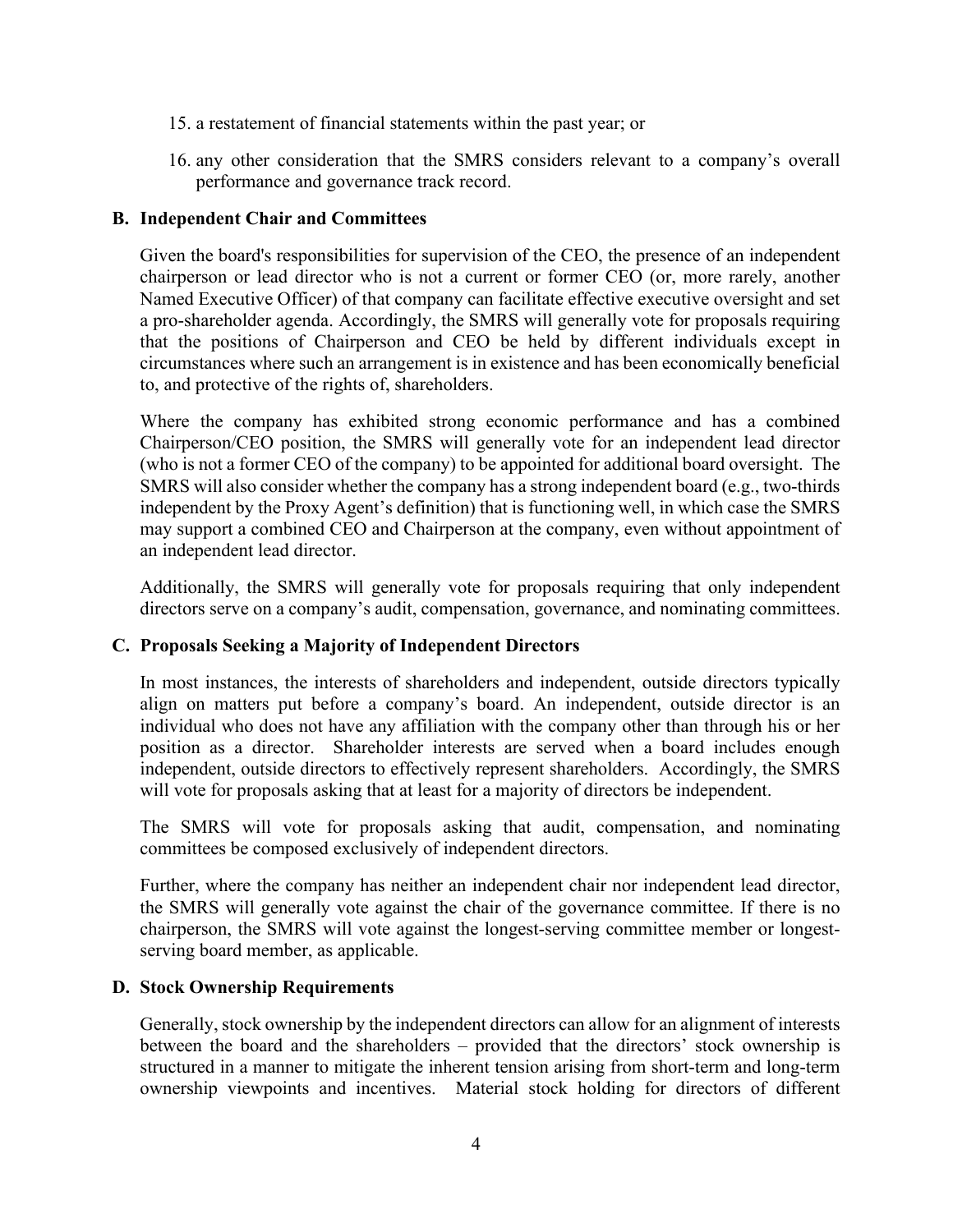economic circumstances, is suspect and the SMRS believes the board is in the best position to adopt director stockholding policies that reflect appropriate stock holding requirements commensurate with each director's role, engagement, performance, and the size and complexity of the company – provided that the policies align with the shareholders' interests. Accordingly, the SMRS will vote against shareholder proposals to impose minimum stockholding requirements on directors. However, the SMRS will vote for proposals for director stockholding requirements that are established by the board or that only relate to payment of director compensation in company stock.

#### **E. Board Diversity**

An inclusive and diversified board of directors can provide the benefit of various perspectives and may reflect the company's diverse stakeholders, such as its workforce, customers and community. A commitment to board diversity can help to promote a company's competitive advantage by reflecting the demographics within its market, talent-pool, and/or customer base. Considering all relevant factors, the SMRS will vote for resolutions that encourage board diversity, taking into account whether (i) such action would violate applicable law or other policy, (ii) candidates for directorship are qualified to serve in that role, (iii) the specifics of a given company or its industry, market, or geography, or (iv) other factors that the SMRS may consider relevant.

#### **F. Classified Boards**

Classified boards or "staggered" terms for directors can serve as an entrenchment device that limits the ability of shareholders to change control of a poorly performing board. Particularly when combined with a poison pill, classified boards can be used by the board to defend against takeovers, even if those takeovers may have the potential to benefit shareholders. Accordingly, the SMRS will vote for proposals to repeal classified board provisions and for resolutions to establish annual board elections. Conversely, the SMRS will vote against proposals to establish a classified board.

#### **G. Term of Office**

A board's approach to the terms of its directors should balance the need to retain experienced directors with the value a fresh perspective from new directors can bring to the board and the company. Arbitrary term limits may force valuable directors off the board based solely on length of service. Conversely, boards where the average tenure approaches or exceeds 10 years run the risk of losing (i) independence from management or (ii) the capability of considering new perspectives. Accordingly, the SMRS will vote in a manner that limits continuous turnover while fostering the opportunity for new perspectives.

# **H. Age Limits**

Much like arbitrary term limits, age limits for directors can have the effect of forcing valuable directors off boards solely based on their age. Accordingly, the SMRS will generally vote against shareholder proposals to impose inequitable age limits for directors but may vote for proposals that allow boards to review director effectiveness based on age.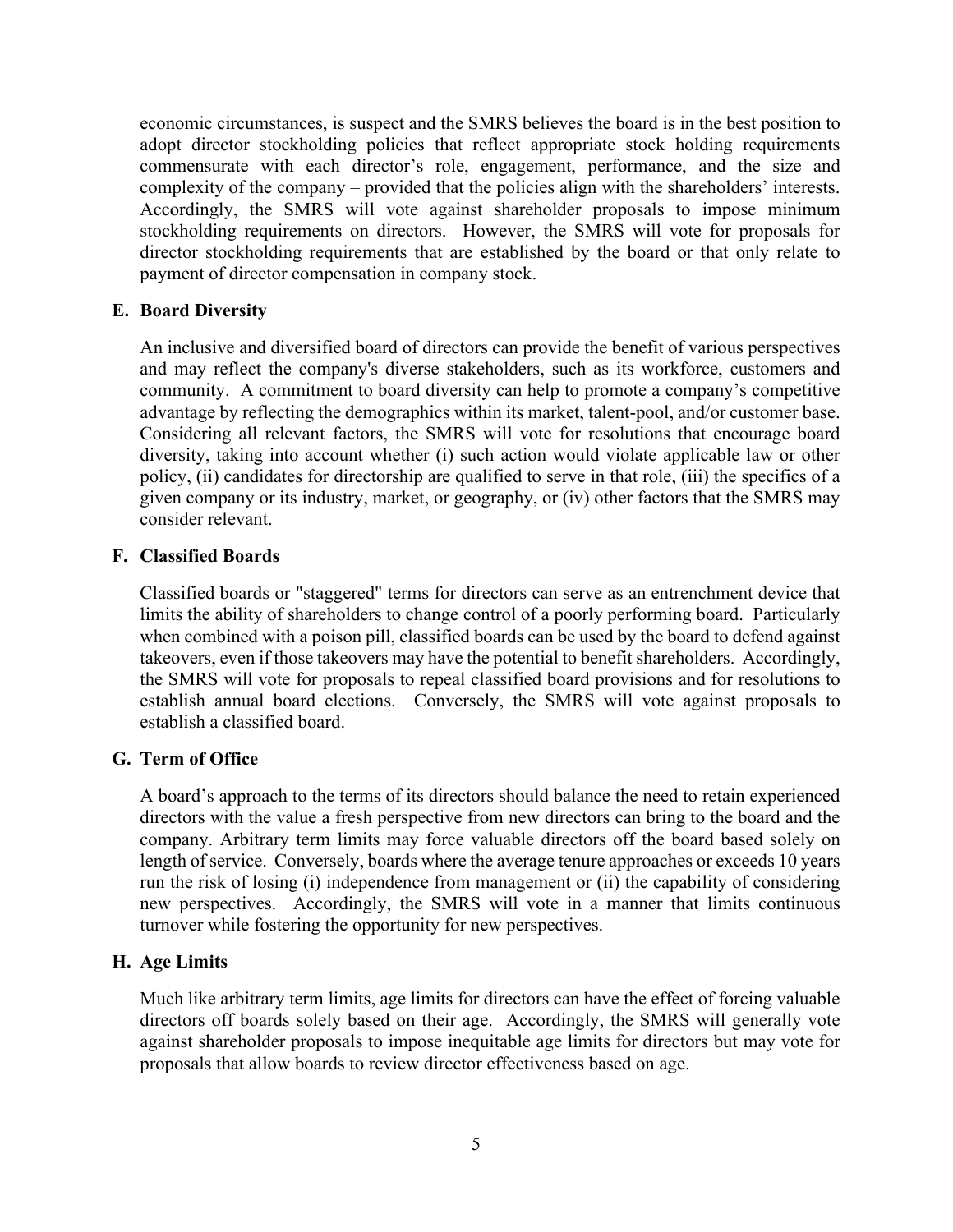#### **I. Board Size**

Boards that are too large dilute the voice of individual members and may make a board inefficient or reduce its effectiveness. Boards that are too small may not be able to adequately discharge all responsibilities or may suffer from a lack of diversity in perspectives. While the best size for a board depends upon the company and the skills of the board's members, the SMRS generally prefers a board of no fewer than five (5) and not more than twenty (20) members. Accordingly, the SMRS will vote for proposals to fix the size of a board between five (5) and twenty (20) members. Proposals that will fix the size of a board outside those parameters will be supported only if a solid rationale exists as to why it is in the best interests of shareholders. Additionally, the SMRS will generally vote against proposals that allow the company's management to fix the size of a board outside those parameters without shareholder approval.

The SMRS will generally vote against proposals that would allow a board to fix its own size without shareholder approval. However, because board size proposals can also operate as a poison pill to discourage takeovers, the SMRS may require additional analysis, including a review of the Proxy Agent's recommendation, to fully understand the rationale behind the proposal.

# **J. Removal of Directors and Filling Vacancies**

In order to maintain accountability of the board to a company's owners, shareholders should have the right to remove directors. Accordingly, the SMRS will vote against proposals which provide that directors may be removed only for cause and vote in favor of proposals that permit shareholders to elect directors to fill vacant board seats. Proposals that restore shareholder ability to remove directors without cause will be supported.

# **K. Director and Officer Indemnification and Liability Protection**

The SMRS believes that potential director and officer liability for breach of fiduciary duty can be a deterrent to fraud, while private securities litigation can provide a necessary remedy. Insurance coverage is available for non-intentional breaches of fiduciary duty, and it may provide better alignment of interest between directors and shareholders.

Accordingly, the SMRS will generally vote against proposals to eliminate director and officer liability for monetary damages for violations of their fiduciary duty. Similarly, the SMRS will generally vote against proposals that authorize shareholder indemnification for a director's willful misconduct or gross negligence. In limited circumstances where liability limitations or indemnification expansions are required to attract and retain qualified directors, the SMRS may support such proposals if it believes the board is qualified, independent, effective and not influenced or controlled by management or entrenched by anti-takeover devices.

# **L. Director Standards and Education**

Policies that encourage effective oversight of management, implement peer review processes, require director training or education standards, and provide for executive review process will promote director effectiveness as shareholder representatives and better align directors' interests with that of the shareholders. The SMRS will vote for proposals that promote policies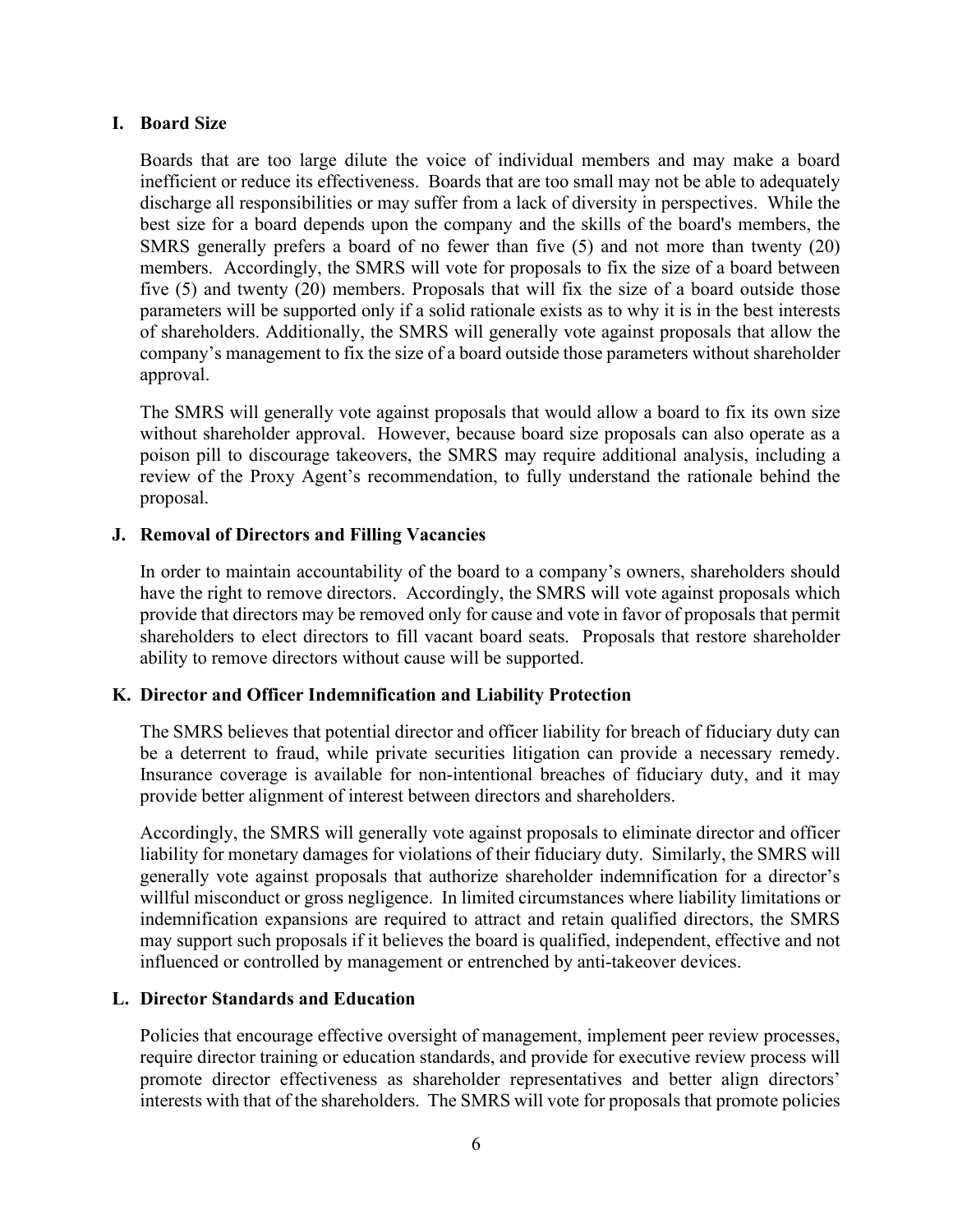that fall under these general tenets.

#### **M. Establishment of Board Committees**

In general, the SMRS will vote on shareholder proposals seeking to establish a new standing or temporary board committee on a case-by-case basis. Such proposals shall be considered by balancing the benefits of additional oversight with the drawbacks of decreased flexibility and increased costs to the company. The following non-exhaustive list of factors may be considered in any determination:

- 1. Existing oversight mechanisms (including current committee structure) regarding the issue for which board oversight is sought;
- 2. Level of disclosure regarding the issue for which board oversight is sought;
- 3. Company performance related to the issue for which board oversight is sought;
- 4. Board committee structure relative to that of other comparable companies in its industry sector;
- 5. The scope and structure of the proposal; or
- 6. Any other factor that the SMRS considers relevant or material to its decision.

# **III. VOTING RIGHTS**

As a matter of course and sound governance practice, shareholders' voting rights should reflect their economic stake in the company, and the voting process should be structured to express the will of the shareholders.

# **A. Unequal Voting Rights**

Each share of common stock should have one vote (the "One Share-One Vote" principal). Where a dual- or multi-class share structure exists such that certain classes of stock have superior voting rights, those unequal voting rights can allow a minority group of shareholders to exercise control or exert excessive influence upon a company, often at the expense of all other shareholders. This can result in entrenchment of interests and diversion of corporate assets. Accordingly, the SMRS will vote against proposals to authorize multi-class shares with superior voting rights or to increase the number of shares with superior voting rights. Additionally, if the SMRS holds shares in a company that has an existing multi-class structure described in this paragraph, the SMRS will vote for One Share-One Vote and proposals that seek to deauthorize or eliminate the multi-class structure, or which otherwise reduces the unequitable dispersion of voting rights thereunder.

#### **B. Confidential Voting**

Confidential voting ensures that shareholders are not subjected to real or perceived coercion in casting proxy votes and can be supported by the company adopting policies which include, but are not limited to, (i) providing that vote tabulators should be independent and not be employees of the company, or (ii) shareholder identity will not be disclosed unless required by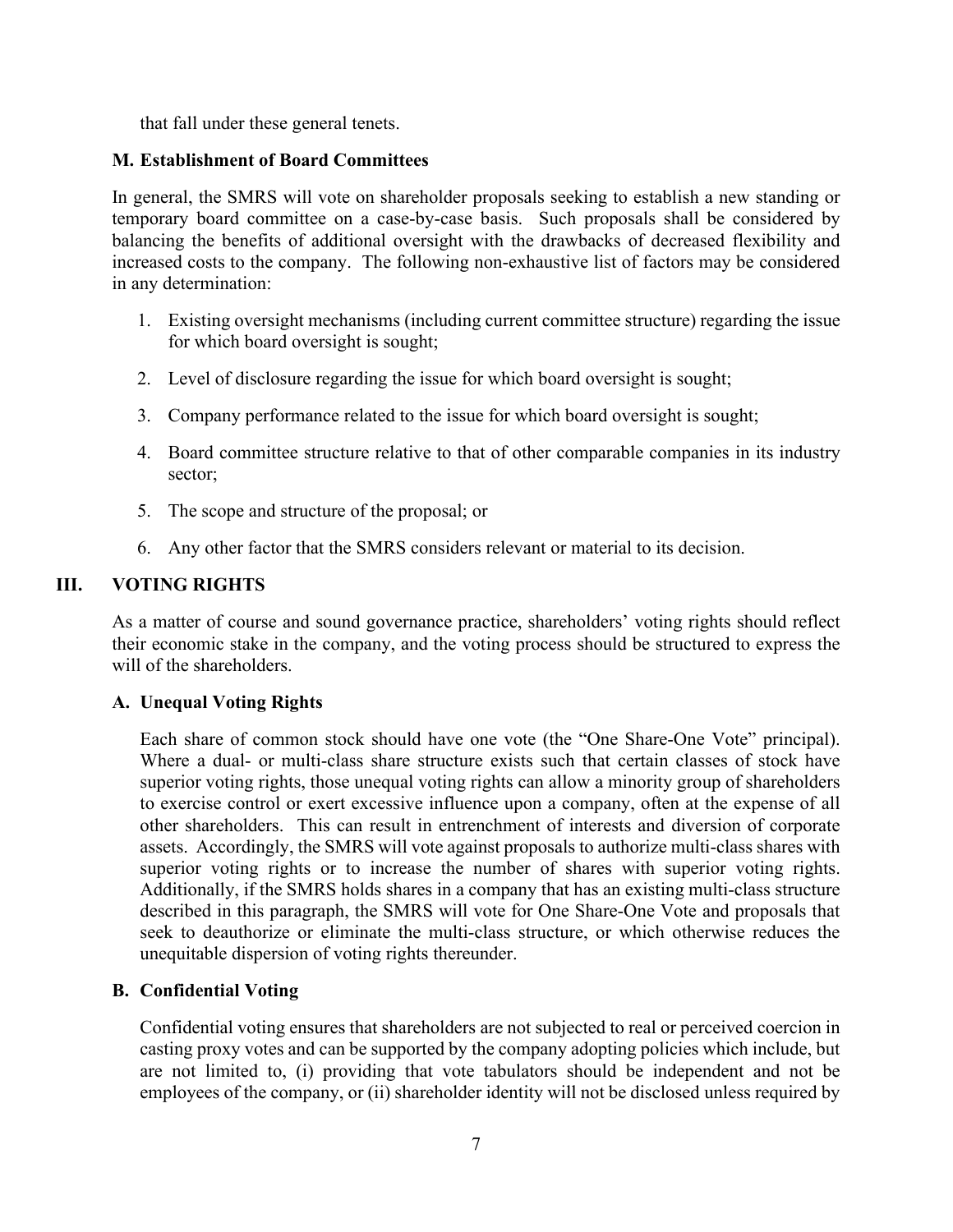law. The SMRS will vote for proposals to adopt or support confidential voting and against proposals to eliminate or restrict confidential voting practices.

#### **C. Supermajority Voting**

The SMRS believes that the will of the shareholders should be expressed on all matters, including amendments to bylaws or charter provisions, by a majority vote of the disinterested shares that vote. Supermajority vote requirements can facilitate efforts by insiders or minority block holders to frustrate the will of the shareholders. The SMRS support proposal seeking to reduce or eliminate supermajority requirements to amend bylaws or charter provisions. Consequently, the SMRS will vote against proposals to require a supermajority vote and for proposals to eliminate supermajority vote requirements.

#### **D. Voting for Directors**

- 1. *Majority Vote Standard*: A majority vote standard for election of directors is central to establishing director accountability to shareholders. Given directors' corporate fiduciary duties and their role serving as shareholders' representatives, it is imperative that shareholders' rights to elect and remove directors is meaningful. Accordingly, the SMRS will vote for proposals to establish a majority vote standard for the election and removal (with or without cause) of directors; additionally, the SMRS will vote for proposals that provide for resignation of directors who do not receive a majority vote. Generally, the SMRS will vote against proposals to allow only continuing directors to elect replacements to fill board vacancies.
- 2. *Cumulative Voting*: Cumulative voting entitles a shareholder to aggregate all director votes and cast them for a single candidate or split them between more than one candidate. It can help a minority block of shares obtain representation on a board and make it easier to place an independent voice at an unresponsive boardroom table. It can also result in election of directors that pursue a single agenda at the expense of the welfare of all shareholders. Other factors, including a sound and viable proxy access mechanism, may make cumulative voting proposals unwarranted. As a result of the various pros and cons of cumulative voting, the SMRS will vote case-by-case on cumulative voting proposals based on the facts and circumstance of a given proposal and the company requesting such.

In the case where a company faces both a shareholder proposal to establish a majority vote standard and a shareholder proposal to adopt cumulative voting, the SMRS will generally vote in favor of only the majority voting proposal.

#### **E. Shareholder Action by Written Consent and Call Special Meetings**

The right to act by written consent and call special meetings allows shareholders to raise issues of concern and to act between annual meetings. Therefore, the SMRS will generally vote for proposals that support the shareholders' ability to act by written consent or call a special meeting or that would remove restrictions on such shareholder rights. Proposals to restrict such rights will generally be opposed. However, the SMRS recognizes that a low threshold for invoking such rights could leave the company open to disruption by the holders of a small minority interest. To protect against harassment, the SMRS will generally support establishing thresholds centered around ten percent (10%) of shareholders for permitting action by written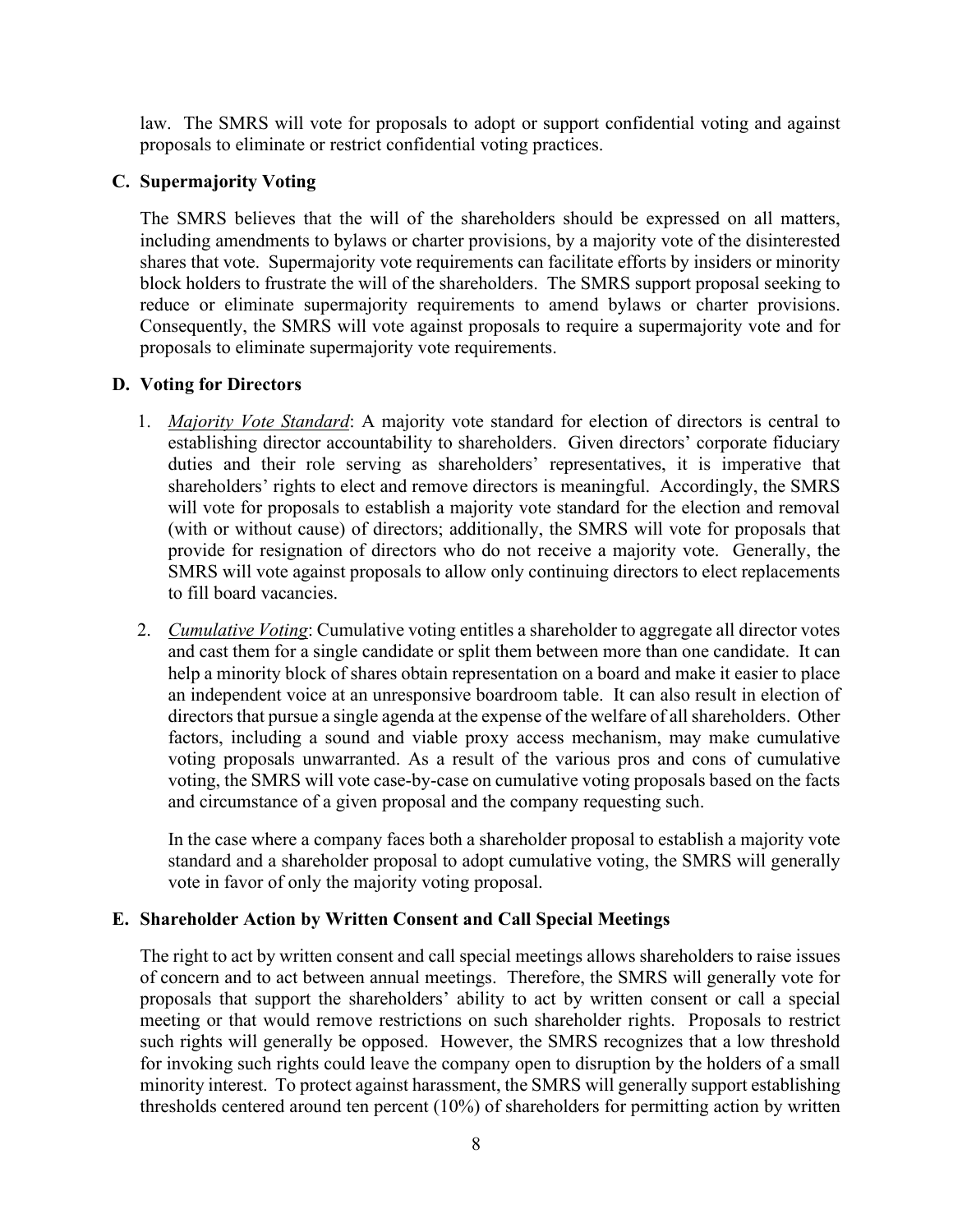consent or calling special meetings. In instances where there are conflicting management and shareholder proposals, the SMRS will generally vote for the proposal with the lower threshold.

#### **F. Charter Amendments**

The SMRS believes that shareholders are the owners of a company and should be able to vote on allocation of power between the board and the shareholders. The SMRS will vote for proposals which would require shareholder approval of any amendments to the company's articles, charter, or bylaws, provided that such proposals do not also include a supermajority vote requirement.

#### **G. Access to the Proxy**

The SMRS sees the right of significant long-term shareholders to place director candidates on the company's proxy as a fundamental protection against ineffective boards and management entrenchment. Accordingly, the SMRS will vote for proposals to give significant long-term shareholders the right to place director candidates on the company's proxy.

#### **H. Bundled Proposals**

Shareholders should have the right to vote separately on each proxy issue. Bundling of proposals or making a proposal conditional upon passage of another undermines the ability of shareholders to express their will on each item and can affect voting results. Consequently, the SMRS will vote against proposals that are bundled with or conditioned upon other items, unless it believes a favorable vote on the combined items is in the best interests of shareholders.

#### **I. Shareholder Advisory Committees**

Establishment of a shareholder advisory committee can be helpful if it represents the interests of all shareholders. However, advisory committees that are not representative of the shareholder base or that pursue an agenda not in all shareholders' best interests can facilitate destruction of value. Therefore, the SMRS will vote case-by-case on proposals to establish a shareholder advisory committee, based upon the circumstances surrounding the company and the proposed committee structure.

#### **J. Advance Notice Requirements**

Some companies require extended advance notice before shareholders can place proposals on the ballot. Notice requirements may go beyond what is administratively required, such as those that mandate three-to six-months' notice prior to the annual meeting. These excessive notice requirements make it very difficult for shareholders to present a proposal or a director nominee, even if that proposal is in the best interests of the company or the shareholders. The SMRS will vote against proposals that would require an extended notice period for shareholders to place proposals on the ballot.

# **K. In-Person, Hybrid and Virtual Shareholder Meetings**

In-person shareholder meetings offer a company's shareholders the ability to meaningfully communicate with the company's management. Virtual meeting technology can be a useful tool to complement traditional, in-person shareholder meetings by increasing the number of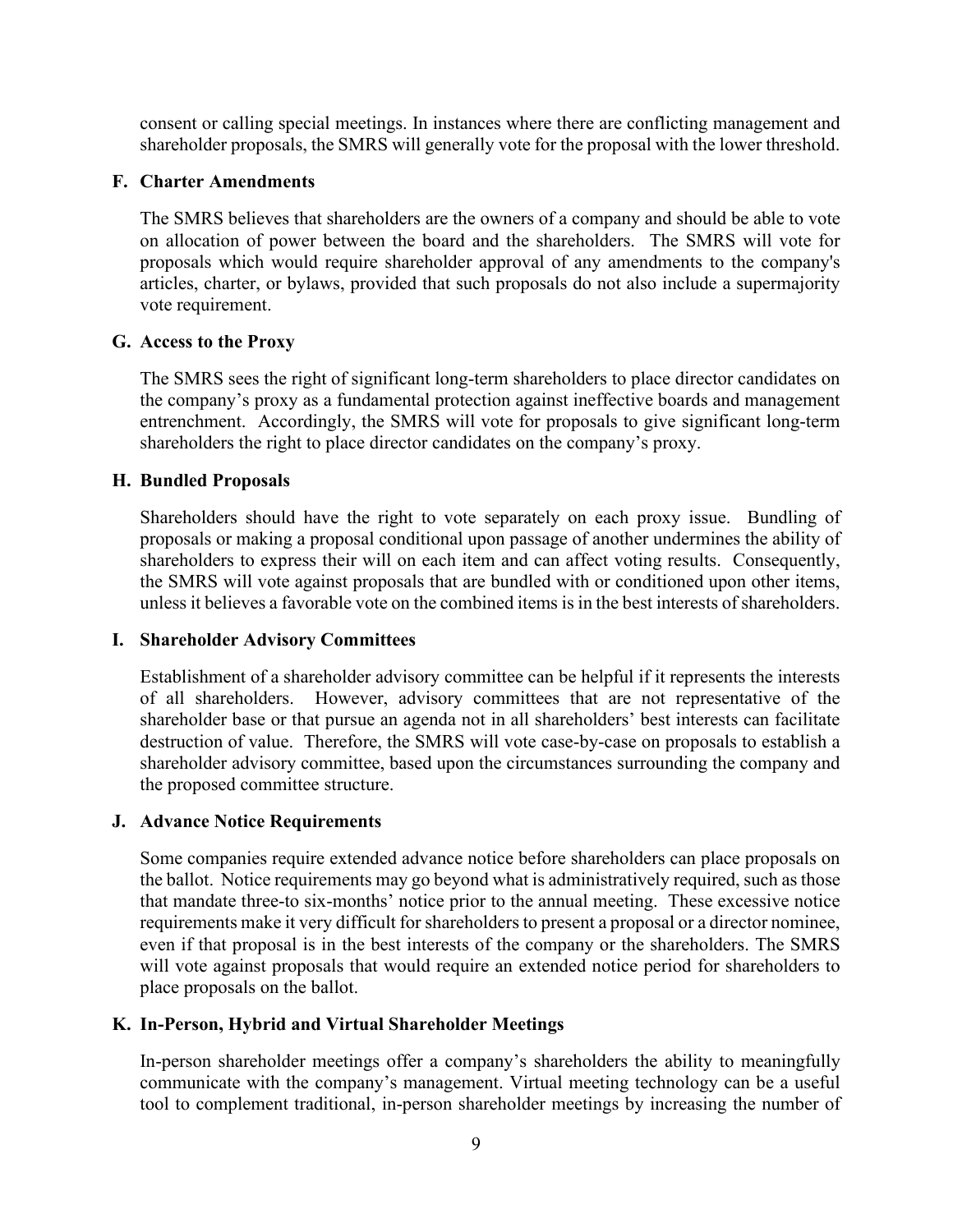shareholders who are able to attend a meeting (i.e., a "hybrid meeting"). However, virtual-only meetings, which do not give shareholders the option to attend in-person, have the potential to limit shareholder's ability to have meaningful communication a company's executives and directors. Adequate disclosure in a company's proxy statement can provide assurance that shareholders who attend a meeting virtually will be afforded the same rights and opportunities to participate as they would at an in-person meeting. Adequate disclosure would include but is not limited to: (i) the ability of, and the rules for, shareholders to ask questions and submit comments; (ii) the technical and logistical issues relating to shareholder's accessing the meeting; and (iii) whether technical support will be available to assist with accessing the meeting. Therefore, the SMRS will vote on a case-by-case basis on any proposal seeking to allow a company to hold hybrid or virtual-only shareholder meetings and will consider whether the shareholders will be afforded the same rights and opportunities to participate in a virtualonly meeting as they would at an in-person meeting.

#### **IV. PROXY CONTESTS**

Proxy contests refer to a situation in which a shareholder or group of shareholders attempt to oppose and vote out the current management or board of directors. Proxy contests may serve as means for dealing with ineffective management and directors, which requires a careful evaluation based of market factors and the SMRS's fiduciary duties.

# **A. Voting for Director Nominees in Contested Elections**

Contested elections provide shareholders with alternative director nominees for future oversight of the company. In these situations, the SMRS evaluates the potential for creation of sustainable long-term value associated with the alternative director nominees. Accordingly, votes in a contested election are evaluated by the SMRS on a case-by-case basis taking into consideration the following non-exhaustive list of factors:

- 1. Long-term financial performance of the target company relative to its peers;
- 2. Current management's track record;
- 3. Qualifications of director nominees (both sides);
- 4. Strategic plan of dissident slate and quality of critique against management or the board;
- 5. Evaluation of the value that each side is offering the shareholders;
- 6. The likelihood that the proposed objectives and goals can be met;
- 7. Sustainability of any value creation;
- 8. Stock ownership positions; or
- 9. Additional background and factors surrounding the proxy contest.

#### **B. Reimburse Proxy Solicitation Expenses**

Mounting a proxy solicitation can be expensive. In many cases, a proxy solicitation can generate increases in shareholder value. In other situations, it may involve efforts to benefit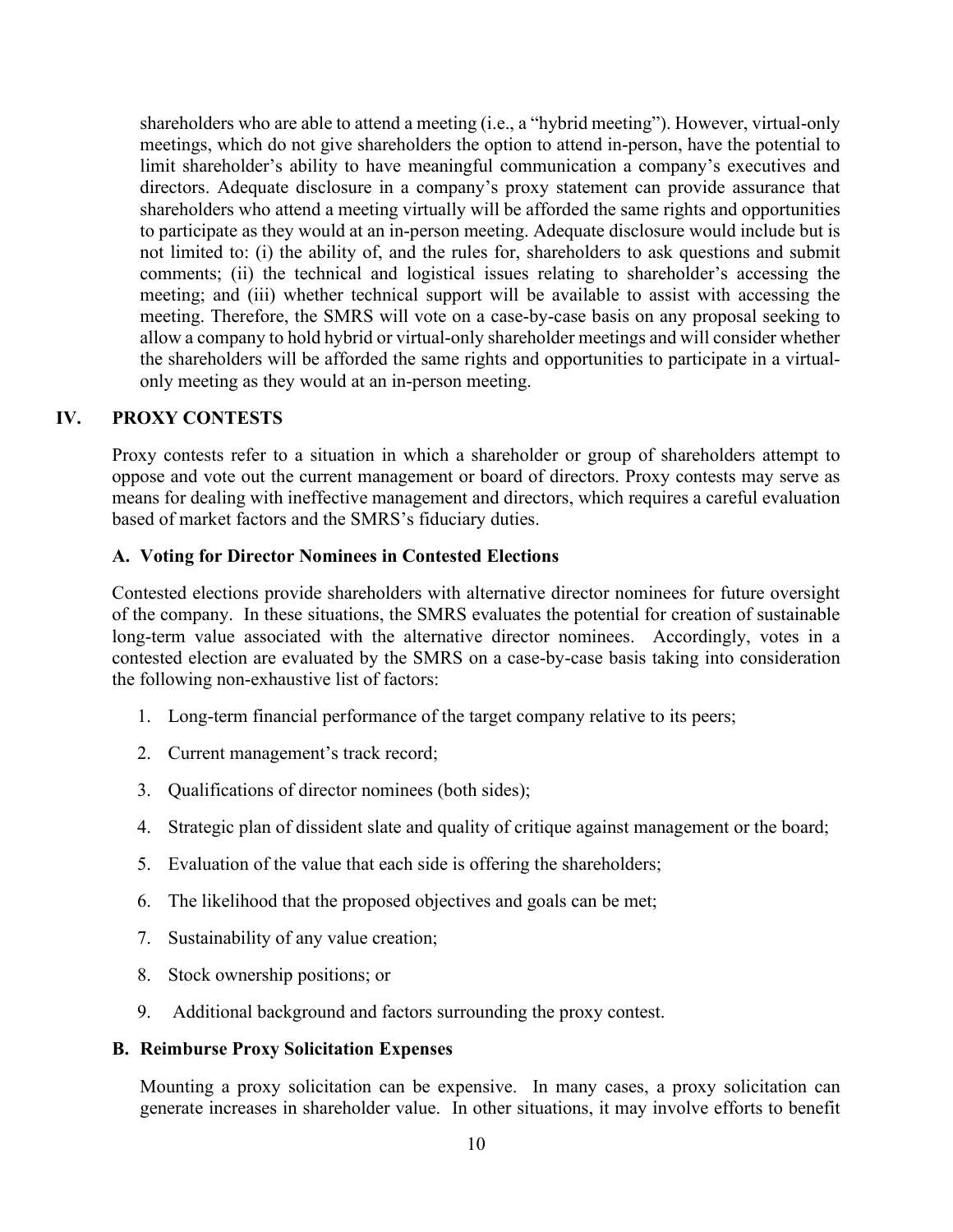short-term owners at the expense of long-term investors.

The SMRS will analyze reimbursement of proxy solicitation expenses on a case-by-case basis, taking into consideration whether the solicitation was consistent with the best interests of the SMRS. However, the SMRS also recognizes that a majority shareholder vote provides a *defacto* determination of the shareholders' best interests. Accordingly, the SMRS will generally vote for resolutions mandating reimbursement of reasonable solicitation expenses, where at least one candidate on a proxy has been elected by majority vote.

# **V. AUDITORS**

Shareholders rely on independent audit committees and auditors to confirm the reliability of company information used by the SMRS in the investment process, while helping to ensure the integrity of the audit process and protect shareholders.

# **A. Ratifying Auditors**

The use of independent auditors(i.e., firms that do not perform substantial non-audit consulting work for the company) help to mitigate potential conflicts of interests inherent in audit work. Generation of large fees from consulting based, non-audit work can create or foster particularly dangerous conflicts of interest that undermines confidence in the auditor's independence. Where non-audit consulting fees comprise a substantial portion of total audit fees, the SMRS believes that a serious question exists regarding the auditor's independence. Annual review of an auditor's performance and annual ratification of the board's selection of auditor can ensure that an auditor meets these criteria.

Accordingly, the SMRS will generally vote for proposals to ratify auditors on an annual basis, unless non-audit fees received from the company during the preceding fiscal year represent 25% or more of the total audit fees, in which case, the SMRS will take a close review of the company's prior years' fees to gauge the situation. As part of this review process, the SMRS, in conjunction with the Proxy Agent, may discuss with management, or otherwise review, the company's classification of non-audit consulting fees to ensure fees that could be considered audit-related are classified correctly.

Alternatively, where there is good reason to believe that the auditor has rendered an opinion which is neither accurate nor indicative of the company's true financial position, the SMRS will vote against ratification of the auditor.

# **B. Auditor Indemnification and Limitation of Liability**

The Council of Institutional Investors, an industry association of pension funds and other asset managers, has adopted a policy opposing limitations on the liability of outside auditors as a practice that is not in the best interests of shareholders. The SMRS and other investors rely heavily on the integrity of auditors and believe they play a key role in the financial markets. Indemnification rights for auditors, if structured inappropriately, can have a chilling effect on an auditor's independence.

Accordingly, the SMRS will generally vote against proposals to extend indemnification to auditors or otherwise limit their liability, unless the SMRS determines that such provisions are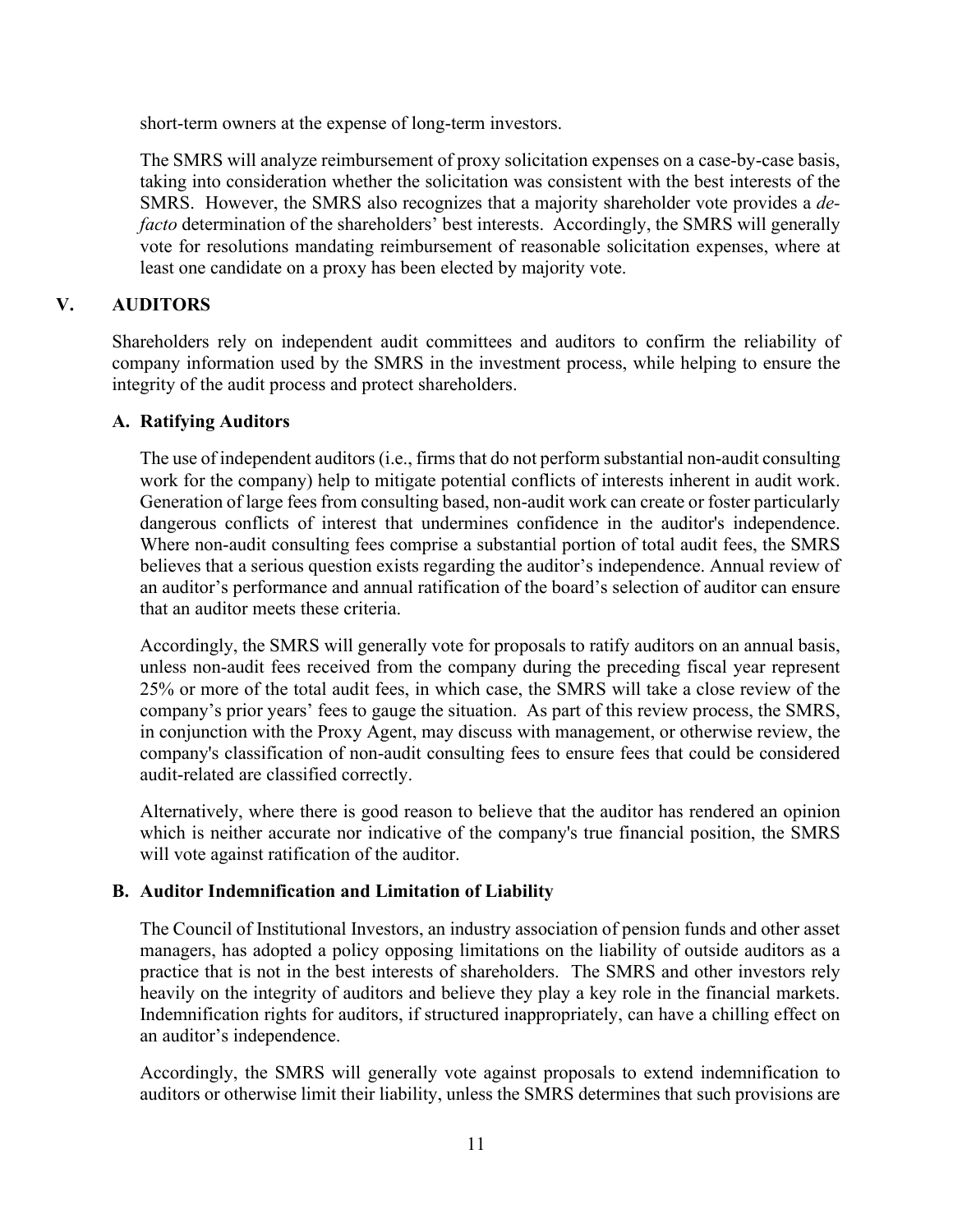necessary to obtain quality audit services and are consistent with prevailing market practices and applicable law.

# **VI. ANTI-TAKEOVER DEFENSES**

Change in corporate control can impact the value of shares, where it can serve to free up shareholder value or diminish the company's long-term success. Anti-takeover defenses can be used on either side of this issue: they can protect companies from value-destroying takeovers and help boards negotiate a better price for shareholders during justifiable takeover bids, or they can be used to diminish value by allowing entrenched management to fight off proposals that are in the best interests of shareholders.

Because of the conflicting interests of players involved in takeover situations, the SMRS will evaluate anti-takeover defenses and vote on a case-by-case basis, taking into consideration the specific circumstances of a particular matter put to vote.

#### **A. Poison Pills**

A poison pill is a tactic often used to avoid a takeover bid by a potential acquirer that wishes to obtain a controlling block of shares in the target company. When triggered by the acquisition of a set level of shares by a potential acquirer, poison pills generally result in the issuance of rights to other shareholders allowing them to purchase shares from the target company at a discount to the fair market value. This strategy dilutes the percentage of the target owned by the acquirer and makes it prohibitively expensive to acquire control of the target. It insulates the target from the threat of an unfriendly change in control and can position the target to negotiate a higher price for its shareholders. Because poison pills greatly alter the balance of power among shareholders, the board and management, the SMRS believes that shareholders should be allowed to evaluate the need for anti-takeover devices and make their own decisions.

Accordingly, the SMRS will vote for proposals that ask a company to submit its poison pill to the shareholders for approval. The SMRS will also vote for submission of a company's poison pill to a shareholder vote within a year of adoption and at least every three years thereafter. The SMRS will generally vote against poison pills that unduly insulate management from the market for corporate control. Among other things, the SMRS objects to poison pills that (i) would become effective when a shareholder has acquired less than 20 percent of the stock; (ii) have a "dead hand" provision (which could be redeemed only by individuals who were directors when it was adopted or are those directors' chosen successors); (iii) have a term of more than three years without a shareholder approval vote; or (iv) do not include a mechanism to allow shareholder redemption of the pill where the board has not redeemed it within a reasonable time after receiving a qualified takeover offer.

The SMRS reserves the right to vote on a case-by-case basis when deciding whether to approve a poison pill or redeem one. Among other things, the SMRS may consider (i) performance of the company; (ii) likelihood that an acquisition would benefit shareholders; (iii) vulnerability to undesirable takeover threats; (iv) business plans of management and any acquirer; (v) the presence of other potential bidders; (vi) equal treatment of shareholders; (vii) adequacy of price; (viii) sustainability of company performance; (ix) corporate governance provisions; and (x) independence of the company's board.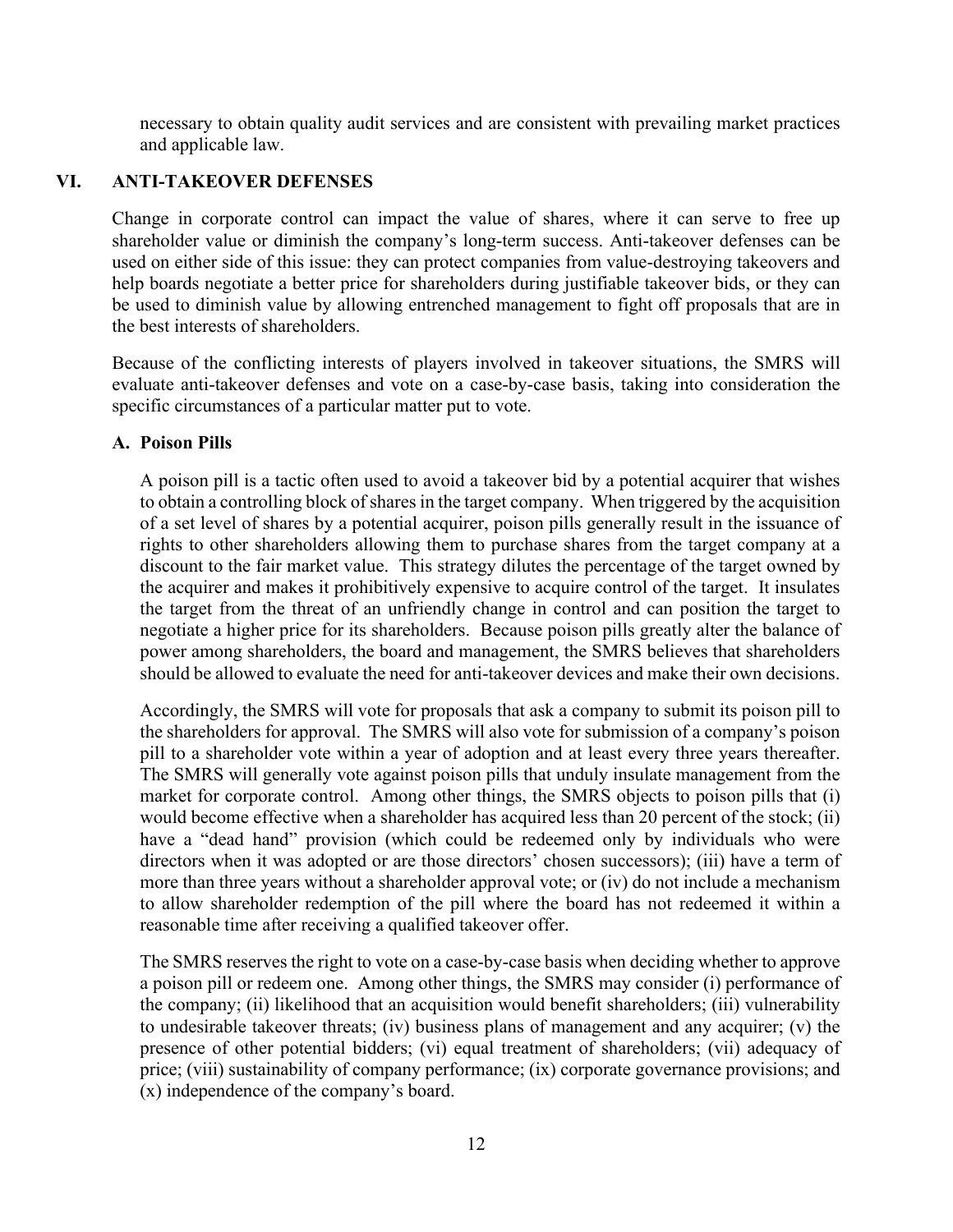Additionally, poison pills may be built around certain tax events. Section 382 of the United States Internal Revenue Code (the "Code") limits a company's ability to carry forward Net Operating Losses ("NOL") if that company undergoes certain ownership changes, as detailed in that section of the Code. When such poison pills are put to a vote, the SMRS will vote on a case-by-case basis in light the facts and circumstances of the particular poison pill, the performance of the company, and the effectiveness of the particular board and management team.

#### **B. Fair Price Provisions**

Fair price provisions force an acquirer to pay remaining minority shareholders at least as much as was paid to acquire its control position. While these provisions can guard against coercive two-tiered tender offers, they can also potentially limit gains to shareholders by affecting the terms and final disposition of acquisitions.

The SMRS will generally vote against fair price provisions that require greater than majority shareholder approval. Otherwise, fair price provisions are evaluated on a case-by-case basis, taking into consideration the expected impact on the value of the SMRS's holdings.

#### **C. Greenmail**

Greenmail is the practice of a company repurchasing a large block of company stock at a premium from a potential unfriendly acquirer. Since other shareholders do not receive the same offer, greenmail is discriminatory and can protect entrenched management from a takeover. Accordingly, the SMRS will vote for proposals that restrict a company's ability to make greenmail payments.

# **VII. CAPITAL STRUCTURE**

Corporate financing and management of a company's capital structure can have a significant impact on shareholder value. Proxy voting decisions on capital structure-related issues require consideration of a myriad of issues and the analysis is typically fact intensive based on the particulars of the company. Such votes are guided by a determination of what is in the best interests of the SMRS.

#### **A. Capital Stock Authorizations**

When voting on authorization of additional capital stock, stock splits, stock distributions or payment of dividends, the SMRS considers the rationale for the increase and the effect that issuance will have on shareholders. Accordingly, shares involving this issue are voted on a case-by-case basis. If a company's shares are in danger of being delisted or if a company's ability to continue to operate as a going concern is uncertain, the SMRS will normally vote for proposals to increase authorized shares beyond the required market capitalization.

The SMRS will generally vote for proposals to require shareholder approval of authorization to increase authorized capital stock.

#### **B. Preferred Stock**

Preferred stock can be an important financing vehicle, but it can also disadvantage common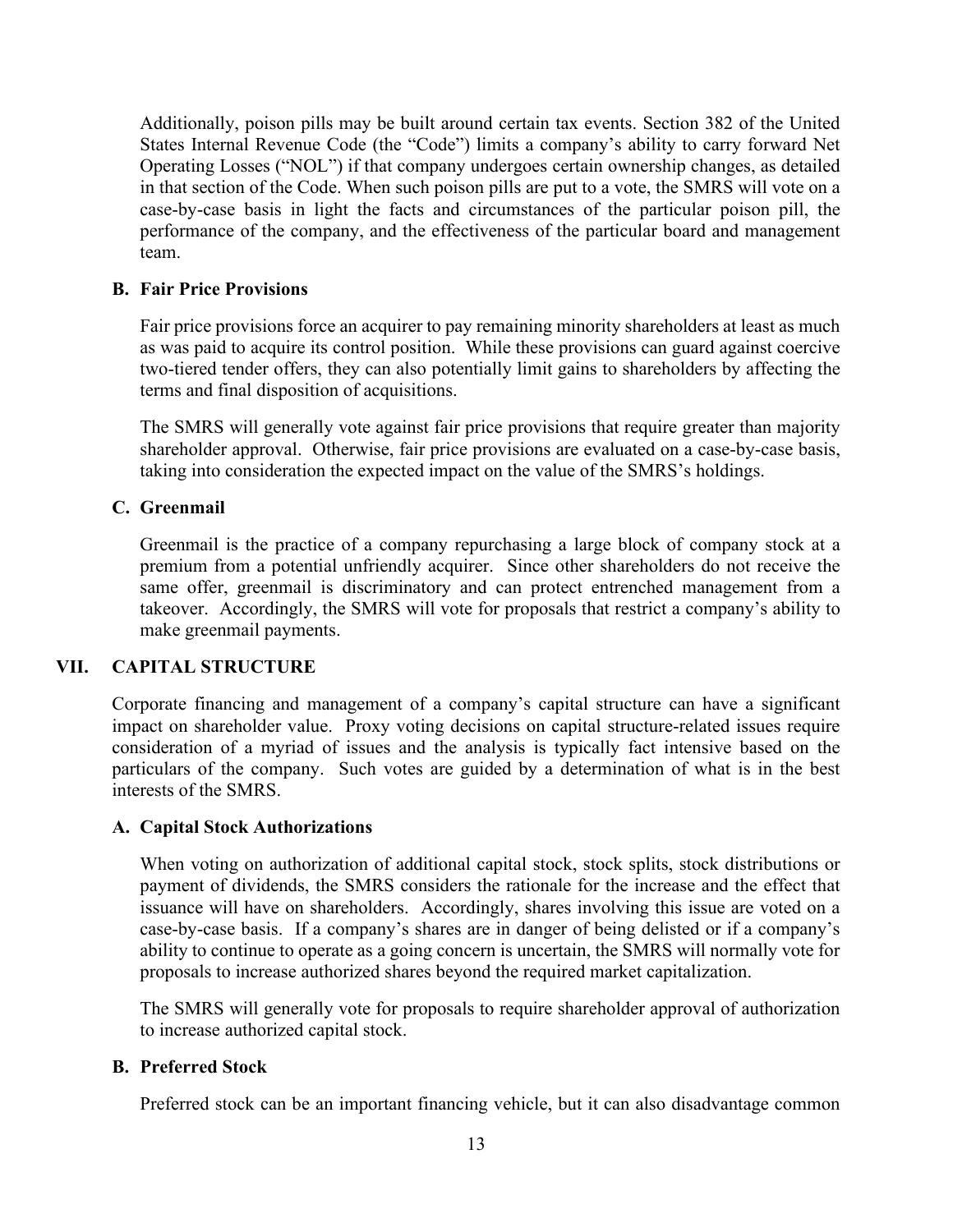shareholders or be used as an anti-takeover device. How the preferred stock will be used, the impact on voting rights and the amount of dilution it has on common shareholder interests must be evaluated. Accordingly, the SMRS will vote against proposals authorizing the creation of new classes of preferred stock with unspecified voting, conversion, dividend distribution or other rights (i.e., "blank check preferred stock"). The SMRS will vote for proposals to authorize preferred stock where its terms are specified and found to be in the best interests of the SMRS. However, the SMRS will generally vote against proposals to authorize multi-class shares with superior voting rights or to increase the number of shares with superior voting rights.

#### **C. Preemptive Rights**

Preemptive rights can protect shareholders against dilution of their interests. The SMRS will vote against proposals to eliminate its preemptive rights or to place limits on them.

#### **D. Debt Restructuring**

Debt restructurings are situation specific and the SMRS will vote on a case-by-case basis for debt restructuring proposals. Factors to be considered include self-dealing, dilution, change in control, bankruptcy and management capabilities.

#### **E. Share Repurchase Programs**

Where companies establish a share repurchase plan because management believes the stock is undervalued, it can benefit shareholders. However, repurchase programs can also be used as an anti-takeover defense and to reduce dilution from employee stock option programs, even when the stock is overvalued. Accordingly, the SMRS will generally vote for proposals to institute an open-market share repurchase plan if all shareholders may participate on equal terms, unless it determines that the program is not in the best interests of the shareholders.

#### **F. Tracking Stock**

Tracking stock voting decisions require an analysis of the impact it will have on the existing shareholders. The SMRS will vote on a case-by-case basis on proposals to create tracking stock.

#### **VIII. EXECUTIVE AND DIRECTOR COMPENSATION**

The legislative reforms that followed the 2008 global financial crisis provided shareholders with more access to information relating to executive and director compensation. The SMRS believes that this increased transparency assists shareholders in evaluating whether a company is implementing "pay-for-performance" principles.

The SMRS also believes that the board has ultimate responsibility for establishing compensation principles that attract, retain, and motivate executives in a way that aligns their interests with longterm shareholders. The members of the compensation committee should be held accountable for a company's compensation practices. Generally, the SMRS believes that total compensation of executives and directors should be driven by long-term stock performance and the underlying value of executives to the company. Therefore, in addition to the following, the SMRS may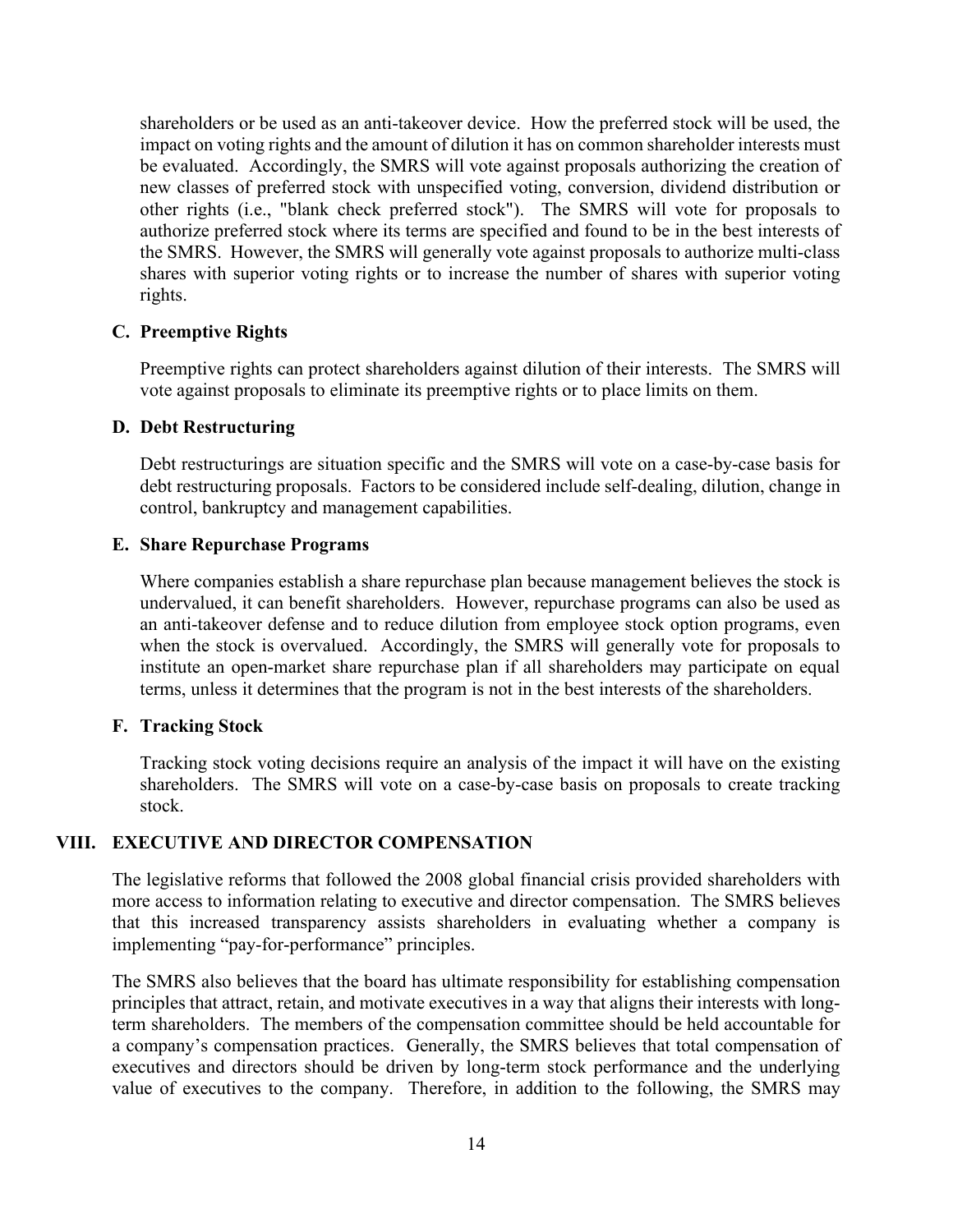withholding votes from, or vote against, directors at companies with poor executive compensation practices.

# **A. Equity Compensation Plans**

Equity compensation plans should be based on pay-for-performance principles. These principles should require retention of company equity by executives, be aligned with the company's strategic plan and interests of shareholders, reward only sustained performance, not be overly dilutive of outside shareholders, reflect long-term shareholder returns, be integrated with the executive succession plan, avoid gratuitous and duplicative perks or compensation awards, be reasonable in cost and be consistent with compensation for executives performing comparable responsibilities at peer companies.

The SMRS will vote on a case-by-case basis on issues relating to shareholder approval of stock option, restricted stock and other equity compensation plans. The SMRS will vote against plans that provide excessive transfer of shareholder value or voting power to insiders, award options at less than fair market value, allow re-pricing without shareholder approval, include an evergreen provision to automatically reload options in place of those granted from the authorized award pool, result in excessive compensation or have a pay-for-performance disconnect.

#### **B. Option Re-pricing**

Re-pricing of options undermines the basis upon which options are granted. The SMRS will generally vote against proposals seeking approval of option re-pricing, especially if the company is re-pricing underwater options after a recent precipitous drop in the company's stock price. Market deterioration, in and of itself, is not an acceptable reason to re-price stock options. Nonetheless, the SMRS will consider unique competitive considerations, historic trading patterns, the rationale for the re-pricing, whether it is a value-for-value exchange, and the terms of the re-pricing, such as exercise price, length of term and who may participate.

#### **C. Employee Stock Purchase Plans**

The SMRS will vote on employee stock purchase plan proposals on a case-by-case basis, taking into consideration several factors including, but not limited to: (i) the amount of dilution to outside shareholders, (ii) discount to fair market price, and (iii) length of the offering period.

# **D. Employee Stock Ownership Plans (ESOPs)**

The SMRS will vote for proposals relating to establishment of or authorization of shares for Employee Stock Ownership Plans (ESOP) for senior executives or other senior management, provided that the ESOP requires: (i) the senior executives hold a minimum amount of stock; (ii) the senior executives hold the stock for a certain period of time; (iii) the ESOP must be used as a substitute for cash in delivering total pay; and (iv) the number of shares allocated to the ESOP is not excessive (generally, no more than 10% of outstanding shares) or would otherwise unnecessarily dilute outside shareholders or serve as a *de facto* anti-takeover device.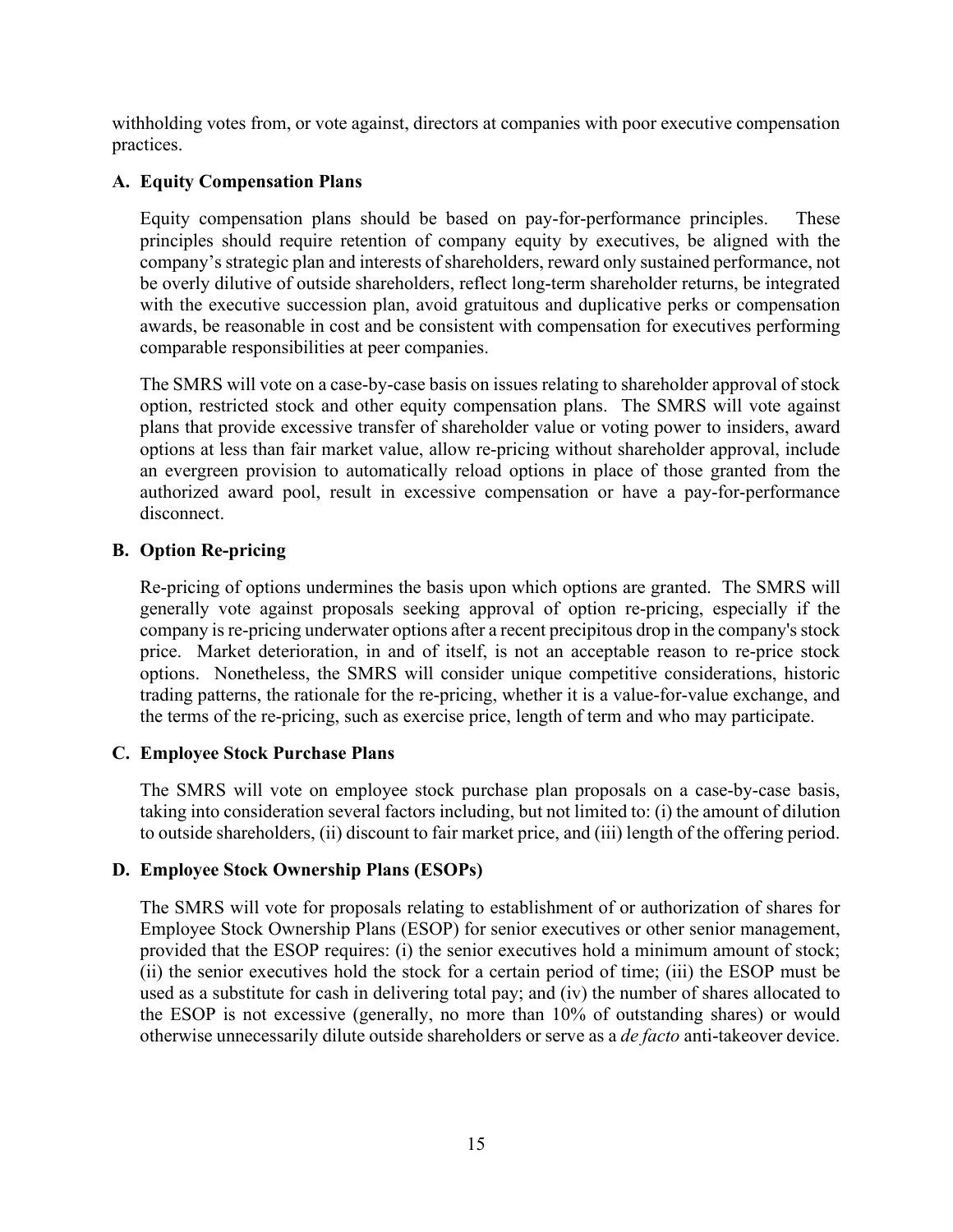#### **E. Broad Based Employee Ownership Plans**

The SMRS supports broad based employee ownership plans or grants that are aimed at increasing access to and participation in shared ownership for all employees of the company. The SMRS will vote in favor of such programs or grants where they are designed in a manner that serves to engage and empower employees by allowing an effective means to share in the financial success of the company, while maintaining balance with the overall interest of all shareholders and the long-term financial well-being of the company.

#### **F. Performance-Based Awards**

When proposals are put forward advocating the use of performance-based equity awards, such as indexed options, premium-priced options, performance-vested awards, or otherwise seeking alignment of pay with performance, the SMRS will usually vote for such proposals. However, the SMRS reserves the right to vote against such proposals where they contain requirements that would unduly tie the hands of the board, provided that the company is already using a rigorous performance-based equity program for which full disclosure is made.

#### **G. Limits on Executive and Director Compensation**

The SMRS will vote on proposals to cap compensation on a case-by-case basis, taking into account company performance and compensation practices, competitive market factors, internal pay equity, employee retention needs and impact on pay for performance.

#### **H. Golden Parachutes and Termination Payouts**

Golden or tin parachutes provide payments to executives in the event of a change in control. They often amount to compensation for underperformance that caused the change in control. The SMRS will generally vote against such parachutes or termination payouts when they exceed two times base salary and bonus. The SMRS will vote for proposals to require shareholder ratification of golden parachutes.

#### **I. Golden Coffins**

Golden coffins are lucrative death benefit packages paid to survivors of executives who die while still employed with a company. Benefits may include unearned salary, accelerated stock options, and insurance proceeds.

The SMRS will generally vote for proposals calling on companies to adopt a policy of obtaining shareholder approval for any future agreements and corporate policies obliging the company to make payments or awards following the death of a senior executive that exceed those offered to employees and management. The SMRS will also vote for proposals requesting the removal of such lucrative death benefits from compensation packages. The SMRS opposes death benefit packages that are excessive and have no benefit to shareholders.

#### **J. Independent Compensation Consultants**

In order to avoid conflicts of interest, independent executive compensation consultants should be retained directly by and report to the compensation committee. The SMRS will vote for proposals to require retention of a non-conflicted and independent executive compensation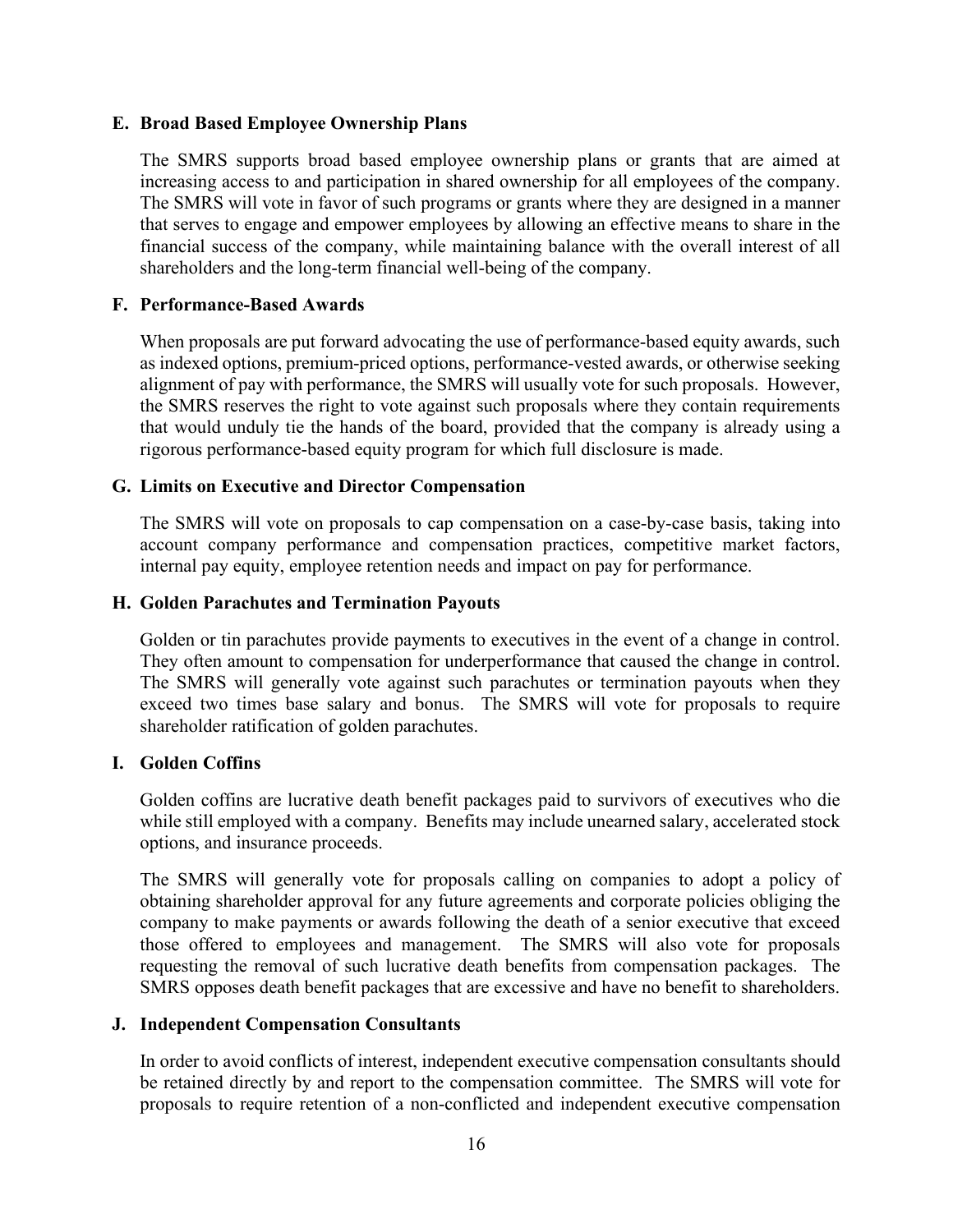consultant by the compensation committee. The SMRS will also vote for proposals to require shareholder approval of the executive compensation consultant.

The SMRS will vote for proposals that seek disclosure of all compensation paid by the company to the compensation committee consultant so that shareholders are aware of all potential conflicts of interest.

# **K. Advisory Shareholder Votes on Compensation ("Say on Pay")**

The 2010 Dodd-Frank Wall Street Reform and Consumer Protection Act (the "Dodd-Frank Act") addressed executive compensation by giving shareholders two advisory votes:

- 1. One vote approving executive compensation ("Say on Pay proposals"); and
- 2. A second vote saying how often shareholders wanted to be presented with the vote approving executive compensation (see below).

The advisory vote for Say on Pay proposals allows shareholders the opportunity to communicate their views on executive compensation. The SMRS will vote for Say on Pay proposals on a case-by-case basis as this provides the clearest communication vehicle for shareholders to communicate concerns about executive pay programs.

#### **L. Frequency of Shareholder Votes on Compensation**

Under the Dodd-Frank Act, shareholders have the option of voting on executive compensation annually, biennially, or triennially. The SMRS will vote for proposals requiring advisory votes on compensation on an annual basis, as this allows shareholders to consistently communicate shareholder views and respond to changes in executive compensation plans.

#### **M. Additional Disclosure**

The SMRS believes that the fullest practicable disclosure on executive compensation is required to protect the interests of shareholders due to the direct conflict of interest between management and outside shareholders on compensation issues. Accordingly, the SMRS will generally vote for proposals that seek additional disclosure of executive and director compensation information, except where the SMRS has determined that disclosure would not be in the best interests of shareholders.

#### **N. Director Compensation**

The SMRS favors payment of a substantial portion of outside director compensation in performance shares and restricted stock, a significant portion of which should be retained throughout service on the board, in order to align interests with long-term shareholders. Director compensation should be reasonable in amount and not include retirement benefits. Therefore, the SMRS will vote on proposals to establish outside director compensation policies on a case-by-case basis, taking into consideration the reasonableness of the compensation.

# **O. Executive Compensation Resolutions**

The SMRS will vote on a case-by-case basis on shareholder proposals that call for the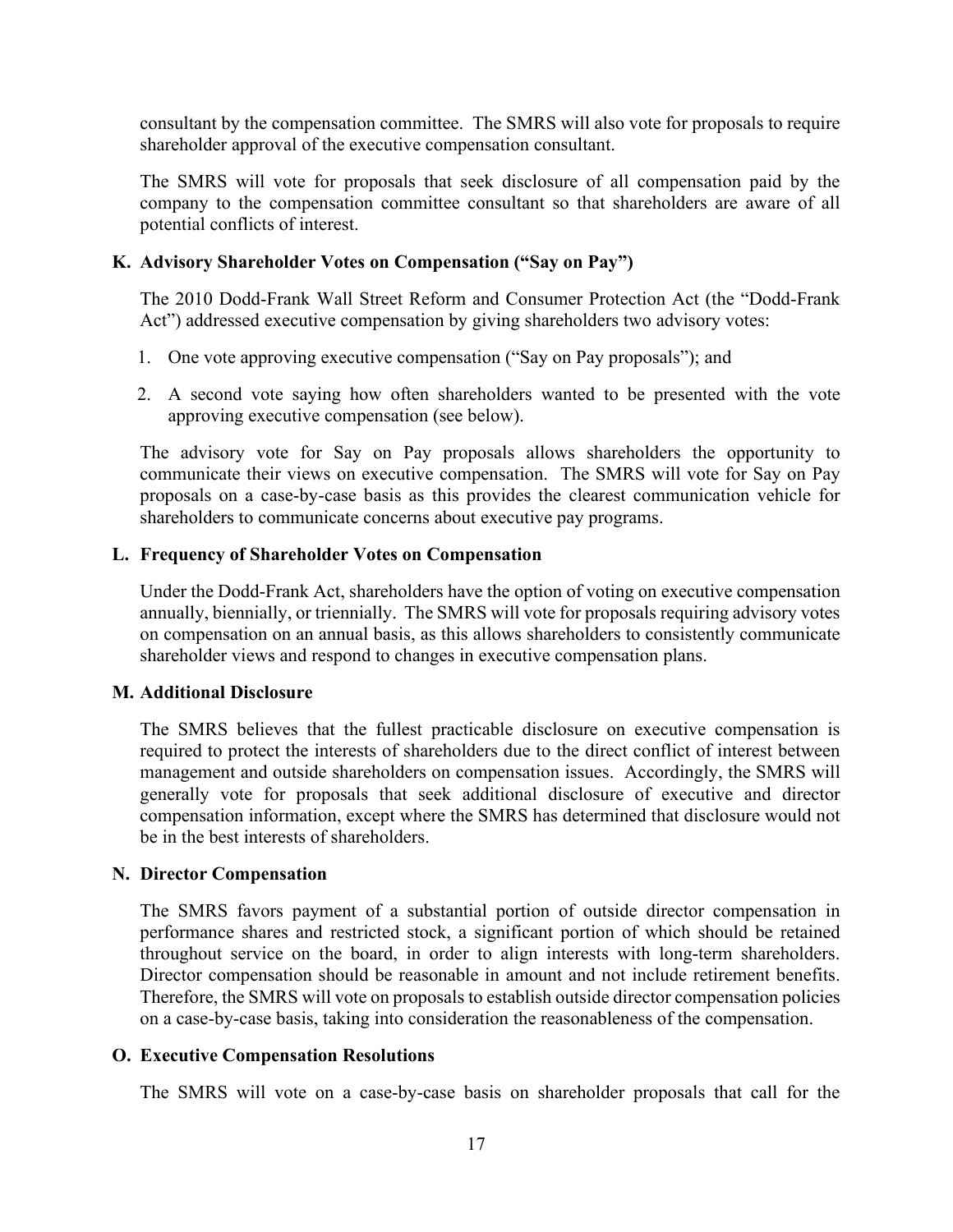imposition of compensation limits at companies. Proposals may include caps on bonus compensation, an emphasis on performance-vested equity awards, equity retention requirements, and limits on retirement and severance benefits. The SMRS will consider the following:

- 1. Evidence that the compensation committee has taken substantial steps to revise the company's compensation practices to better reflect the current economic environment; and
- 2. Problematic pay practices, current and past, particularly those which shareholders believe may have promoted a risk-taking environment that was ultimately to the detriment of shareholders' long-term interests.

#### **P. Director Retirement Plans and Supplemental Executive Retirement Plans (SERPs)**

The SMRS will vote for proposals requesting a shareholder vote on director retirement plans. The SMRS generally views director retirement plans as not in shareholders' best interests because they provide an incentive for directors to align with management. Accordingly, the SMRS will vote against such plans if there appears to be a misalignment of interests.

As a public pension plan, the SMRS supports retirement plans that treat employees equitably. However, "Top Hat" or Supplemental Executive Retirement Plans ("SERPs") are separate from retirement programs made available to other employees and have been used to continue the escalation of special compensation for executives. The SMRS will vote for proposals to require shareholder approval of SERPs and against plans that provide excessive benefits that are beyond what is offered to other employees.

#### **Q. Deferred Compensation and 401(k) Employee Benefit Plans**

The SMRS will vote for proposals to implement 401(k) plans for employees. However, 401(k) and deferred compensation plans for executives should not provide above-market investment guarantees not afforded to all employees. The SMRS will generally vote against plans with such provisions.

#### **R. Derivative or Speculative Transactions**

The SMRS will vote for proposals that prohibit senior executives from entering into derivative or speculative transactions involving company stock, including but not limited to trading in puts, calls, covered calls or other derivative products; engaging in hedging or monetization transactions with respect to company stock; holding company stock in a margin account; or pledging company stock as collateral for a loan. The SMRS generally believes that these transactions are short-sighted and create a misalignment of interest between the executive and the company's long-term shareholders.

#### **S. Compensation Recoupment or Clawback**

The SMRS will vote for proposals that require the recoupment of incentive compensation paid to senior executives if the company restates its financial statements for a previous reporting period, if the incentive compensation was based on fraud, or if it is later determined that the performance metrics upon which the incentive compensation was earned are incorrect.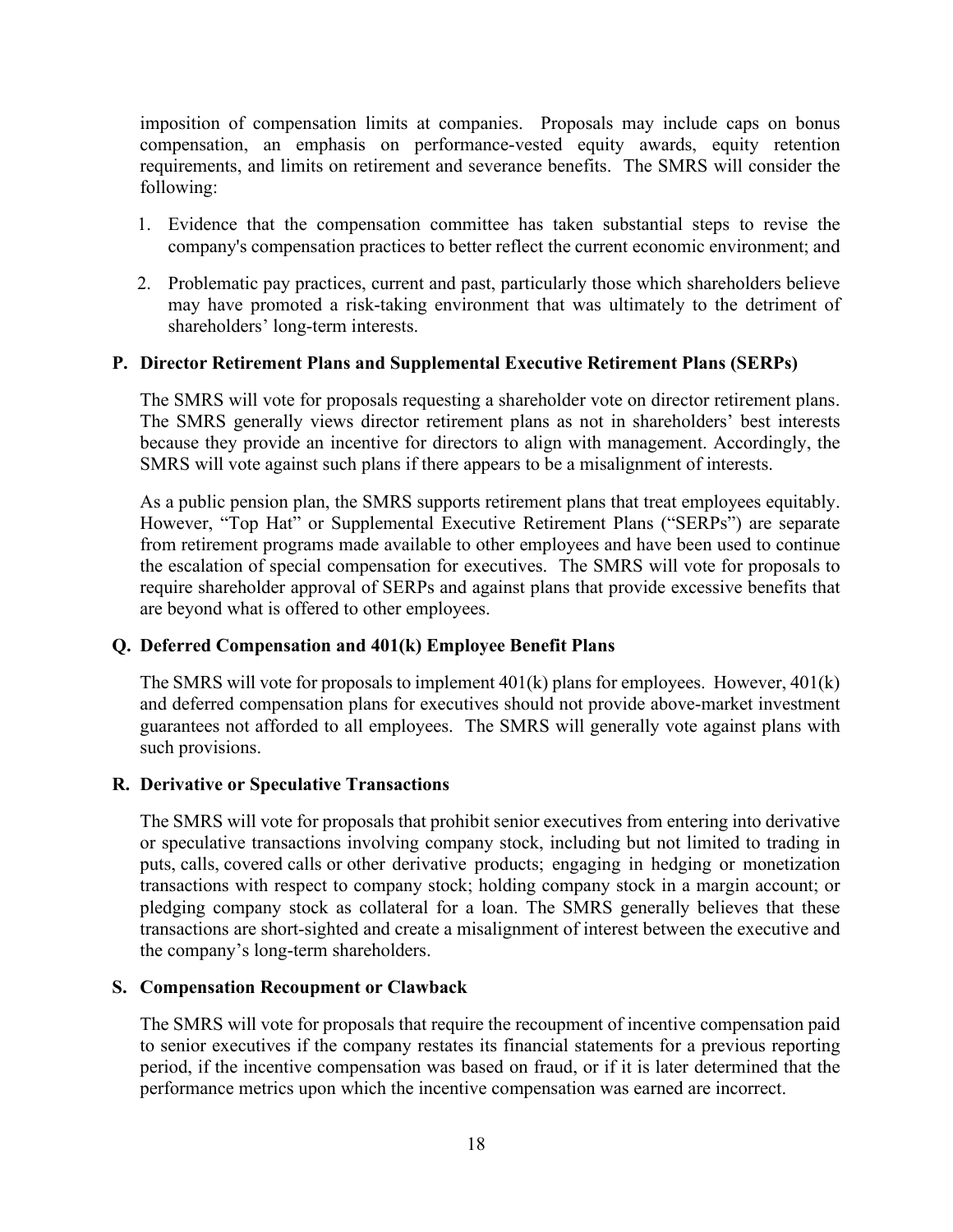In addition to situations involving financial misrepresentation, the SMRS will vote for proposals to amend a company's clawback policy to permit recoupment where an executive's conduct results in a material violation of the law or company policy that causes significant financial or reputational harm to the company or where the executive was found to have failed to satisfy his or her responsibility of effective risk management or that they engaged in deceptive or unethical business practices.

#### **T. Poor Pay Practices**

When the SMRS is afforded an opportunity to vote on executive compensation, it will evaluate whether the company's practices incorporate pay-for-performance principles and align compensation with the interests of long-term shareholders. The SMRS will generally vote against compensation plans with poor pay practices, especially those practices that could incentivize excessive risk taking. When considering executive compensation proposals, the SMRS will generally consider factors described in more detail in Article III along with general governance best practices and other factors that it deems relevant, including the recommendation of the Proxy Agent.

#### **IX. PLACE OF INCORPORATION**

The state or country of incorporation, and application of the corporate laws of that jurisdiction, can have a large impact on the rights of shareholders and operations of the company. The long-term value of investor rights and the costs or disadvantages associated with the company's place of incorporation are important factors that play into any voting decision on this issue.

#### **A. Reincorporation Proposals**

Because of the comprehensive protections available to shareholders in the United States, the SMRS will generally vote against proposals to move a company's domicile from the United States to another country. Nevertheless, where the benefits to shareholders of a reincorporation elsewhere are determined to outweigh the disadvantages, the SMRS may vote in favor of a reincorporation. The SMRS will generally vote for proposals to move a company's domicile to the United States, unless the associated disadvantages to shareholders are determined to outweigh the advantages.

When considering proposals to move incorporation from one state to another, the SMRS will also consider the relevant state laws and assess whether the reincorporation would decrease shareholder rights at the company. The SMRS will vote case-by-case on state reincorporation proposals.

#### **B. State Anti-Takeover Statutes**

As with poison pills, state law anti-takeover protections generally serve to insulate entrenched management from an acquisition that could free up shareholder value. However, in some instances, a takeover may not be in the best interests of shareholders. The SMRS will generally vote for opting out of state anti-takeover statutes but, taking into account considerations identified in the anti-takeover policies above, may vote against an opt out where it determines shareholders would benefit from the protections.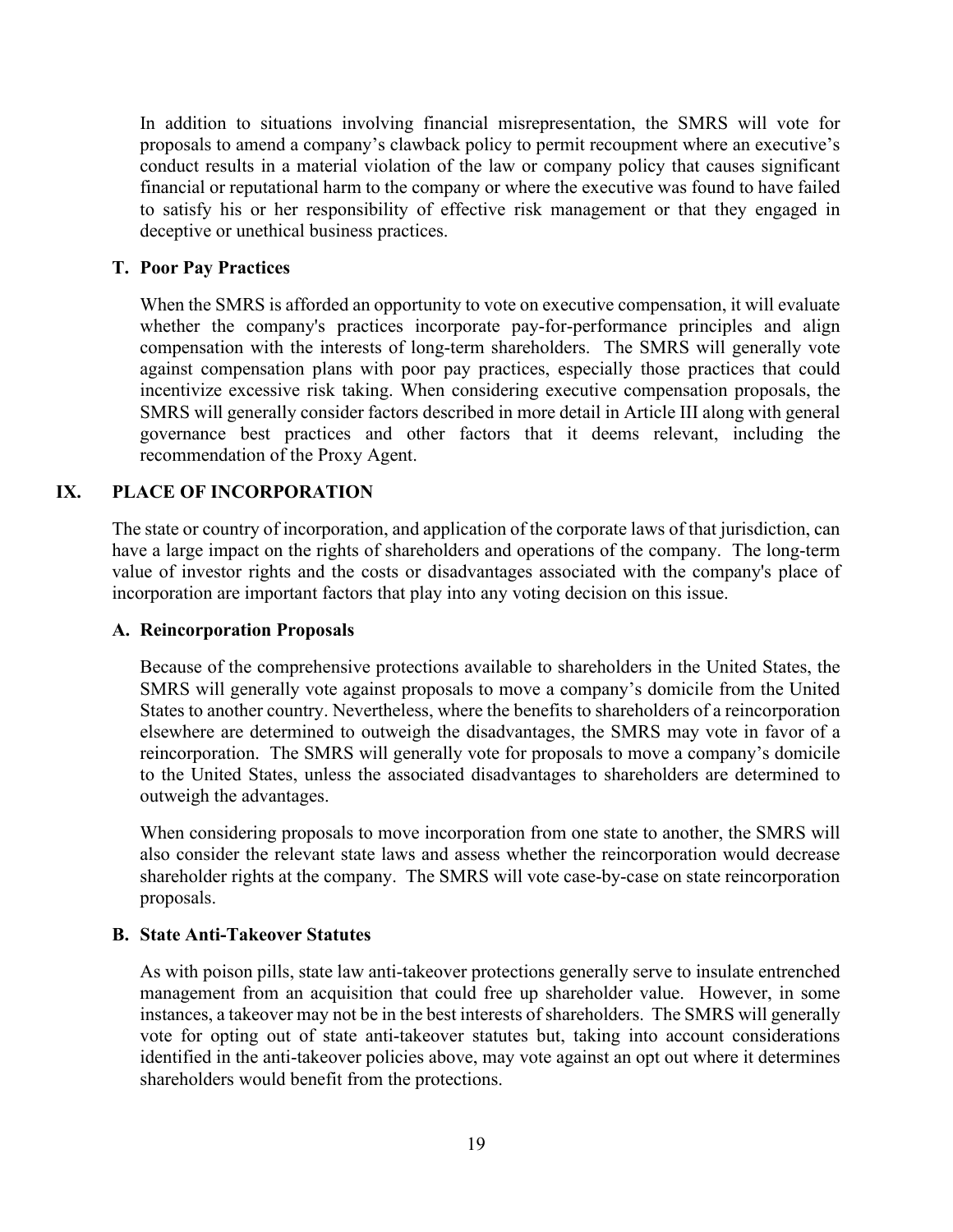# **X. CORPORATE ACTIONS AND TRANSACTIONS**

#### **A. Mergers and Acquisitions**

Votes on mergers and acquisitions involve an evaluation of the merits and drawbacks of the proposed transaction. This evaluation can include consideration of the following nonexhaustive list of factors:

- 1. *Valuation*: Is the value to be received by the target shareholders (or paid by the acquirer) reasonable? While the fairness opinion may provide an initial starting point for assessing valuation reasonableness, emphasis is placed on the offer premium, market reaction, and strategic rationale.
- 2. *Market Reaction*: How has the market responded to the proposed deal? A negative market reaction should cause closer scrutiny of a deal.
- 3. *Strategic Rationale*: Does the deal make sense strategically? From where is the value derived? Cost and revenue synergies should not be overly aggressive or optimistic, but reasonably achievable. Management should also have a favorable track record of successful integration of historical acquisitions.
- 4. *Negotiations and Process*: Were the terms of the transaction negotiated at arm's length? Was the process fair and equitable? A fair process helps to ensure the best price for shareholders. Significant negotiation "wins" can also signify the deal makers' competency. The comprehensiveness of the sales process (e.g., full auction, partial auction, no auction) can also affect shareholder value.
- 5. *Conflicts of Interest*: Are insiders benefiting from the transaction disproportionately and inappropriately as compared to non-insider shareholders? As the result of potential conflicts, the directors and officers of the company may be more likely to vote to approve a merger than if they did not hold these interests. Consider whether these interests may have influenced these directors and officers to support or recommend the merger.
- 6. *Governance*: Will the combined company have a better or worse governance profile than the current governance profiles of the respective parties to the transaction? If the governance profile is to change for the worse, the burden is on the company to prove that other issues (such as valuation) outweigh any deterioration in governance.

# **B. Company Transactions**

The SMRS will vote on upcoming merger and acquisition, restructuring, spin-off, spin-out, privatizations, asset sale, liquidation, and any other such transaction-based proposals (collectively "Company Transactions") on a case-by-case basis, taking into account the merits and drawbacks of the proposed transaction to determine what it believes will be in the best interests of the SMRS.

For Company Transactions that occurred within the past year but where the applicable governing documents adopted by the board significantly restrict the rights of shareholders indefinitely, the SMRS will generally vote against the members of the governance committee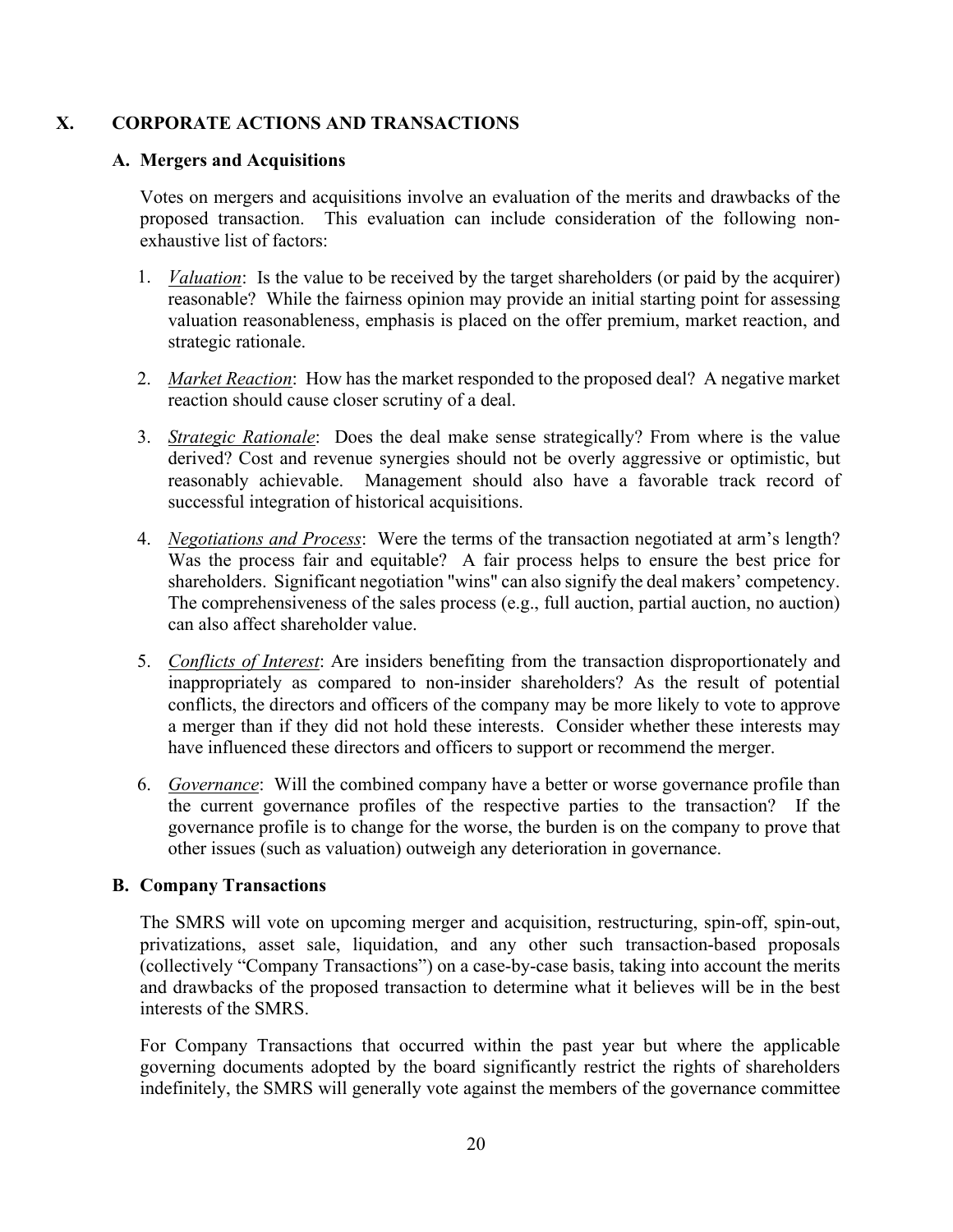or other director nominees, as applicable.

# **C. Appraisal Rights**

Appraisal rights are intended to help protect shareholders from unfair pricing in corporate transactions. The SMRS will vote for proposals that (i) provide shareholders with appraisal rights, (ii) restore rights of appraisal, or (iii) which otherwise support rights of appraisal.

# **XI. SECURITIES LENDING**

The Michigan Legislature provided the SMRS with the right to implement a securities lending program to allow it to seek additional return profiles in furtherance of its fiduciary duty to its beneficiaries. This authorization and the program are subject to further limitations in the SMIB's Investment Policy Statement. The program is underwritten to allow the SMRS to generate income, primarily from fees derived from lending its equity in portfolio companies to qualified borrowers, while taking steps to appropriately manage attendant risks with securities lending. This includes, but is not limited to, restrictions on the ability to vote shares that are on loan. This situation can create tension when considering the SMRS's goal of protecting the beneficiaries' long-term interests. These competing responsibilities must be balanced to maximize value for the beneficiaries.

#### **A. Shares Subject to Recall or Restricted Lending**

Shares shall not be lent for the purpose of conveying voting rights to a third party. The SMRS will restrict securities available to loan, or recall securities currently on loan, on a case-by-case basis, as may be necessary to maximize the long-term value of the investment. The SMRS may prevent shares from being lent or recall securities currently on loan upon the occurrence of certain circumstances including, without limitation, pending approval of mergers, acquisitions, bylaw or charter amendments or shareholder proposals to alter the company's governance practices and executive compensation programs that might affect shareholder value.

#### **B. Lend/Recall Decision Factors**

The SMRS may consider, but shall not be limited to, the following factors to determine whether to lend or recall shares:

- 1. Income generated from lending fees as compared to the anticipated value or potential investment risks that could result from passing voting rights to the borrower;
- 2. The cumulative value of the SMRS's interests in the company;
- 3. The significance of the proposals that are likely to be on the proxy;
- 4. Potential for abuse of long-term shareholder interests if the shares were not voted in accordance with the SMRS policies; and
- 5. Other effects on the value of the SMRS's holdings in the company.

Company meeting dates and lending activity will be monitored to the extent practicable in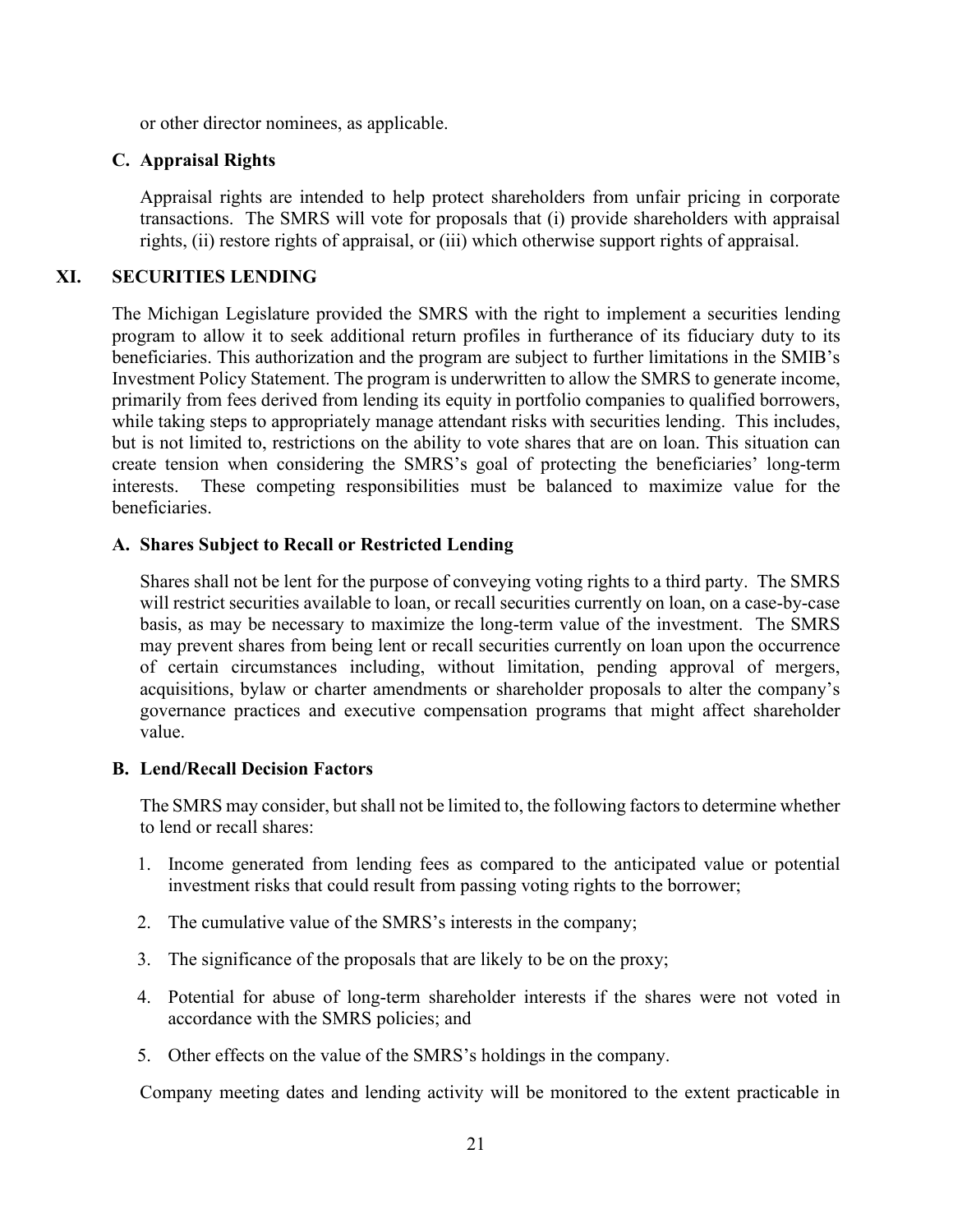order to allow shares to be removed from the lending pool or be recalled if the SMRS believes that the exercise of voting rights may be necessary to maximize the long-term value of the investment. The SMRS recognizes that the timing of company meeting notices and record dates often preclude implementation of this policy. Accordingly, the SMRS will generally vote for resolutions that would require companies to provide sufficient advance notice of annual meeting agenda items so that the SMRS has sufficient time to recall the loaned securities before the record date.

#### **XII. ENVIRONMENTAL, SOCIAL AND GOVERNANCE ISSUES**

The Michigan Legislature has set the mandate with respect to environmental and social issues. The SMRS will vote all Environmental, Social and Governance (ESG) matters in a manner which complies with its obligations under Act 314. Generally, environmental and social issues alone fall outside the scope of the SMRS's fiduciary responsibility, however, the SMRS will analyze all environmental and social matters generally on a case-by-case basis by taking into consideration the long-term impact on shareholder value, company exposure to risks or liability (and the potential impact to the company's long-term financial wellbeing), stakeholder impact, and the welfare of beneficiaries. It will balance expected benefits, reductions in portfolio risk exposure and company performance ramifications with associated costs, financial impact and competitive issues.

Considering the foregoing, the SMRS fully expects a company to identify, manage, and disclose environmental and social issues that pose material business risks in a manner that (i) supports the long-term viability of the company, and (ii) is in the best interest of the shareholders. This includes transparency with shareholders with respect to the areas representing opportunities and/or risks to the company and contain a comprehensive mitigation strategy. There should be adequate mechanisms for the review and verification of these opportunities and risks, which should include the ability or means to measure performance. The SMRS will generally support proposals that require the reporting or disclosure of information to allow investors to adequately evaluate risks and sustainability of corporate performance over the long term.

The items addressed below provide a framework around which certain issues come before a vote; however, the SMRS's determination on any particular vote will be largely based on the facts and circumstances of a given matter, where a vote will be cast based on what is in the best interests of long-term shareholders.

#### **A. General Governance Issues**

- 1. *Link Executive Compensation to Social Performance*: The SMRS will vote case-by-case on proposals to review ways of linking executive compensation to extra-financial factors taking into consideration, among other things, potential impact of the factors on company performance and reputation, risk exposure, and liability, and whether the inclusion of such factors reflects a meaningful link between pay and performance.
- 2. *Political Contributions*: Generally, the SMRS will vote for proposals supporting efforts to make shareholders aware of the company's position regarding Political Action Committees (PACs) and contributions to PACs or other organizations that devote substantial resources to create or issue politically charged advertisements or otherwise attempt to influence elections. Although political contributions can involve significant benefits, they may also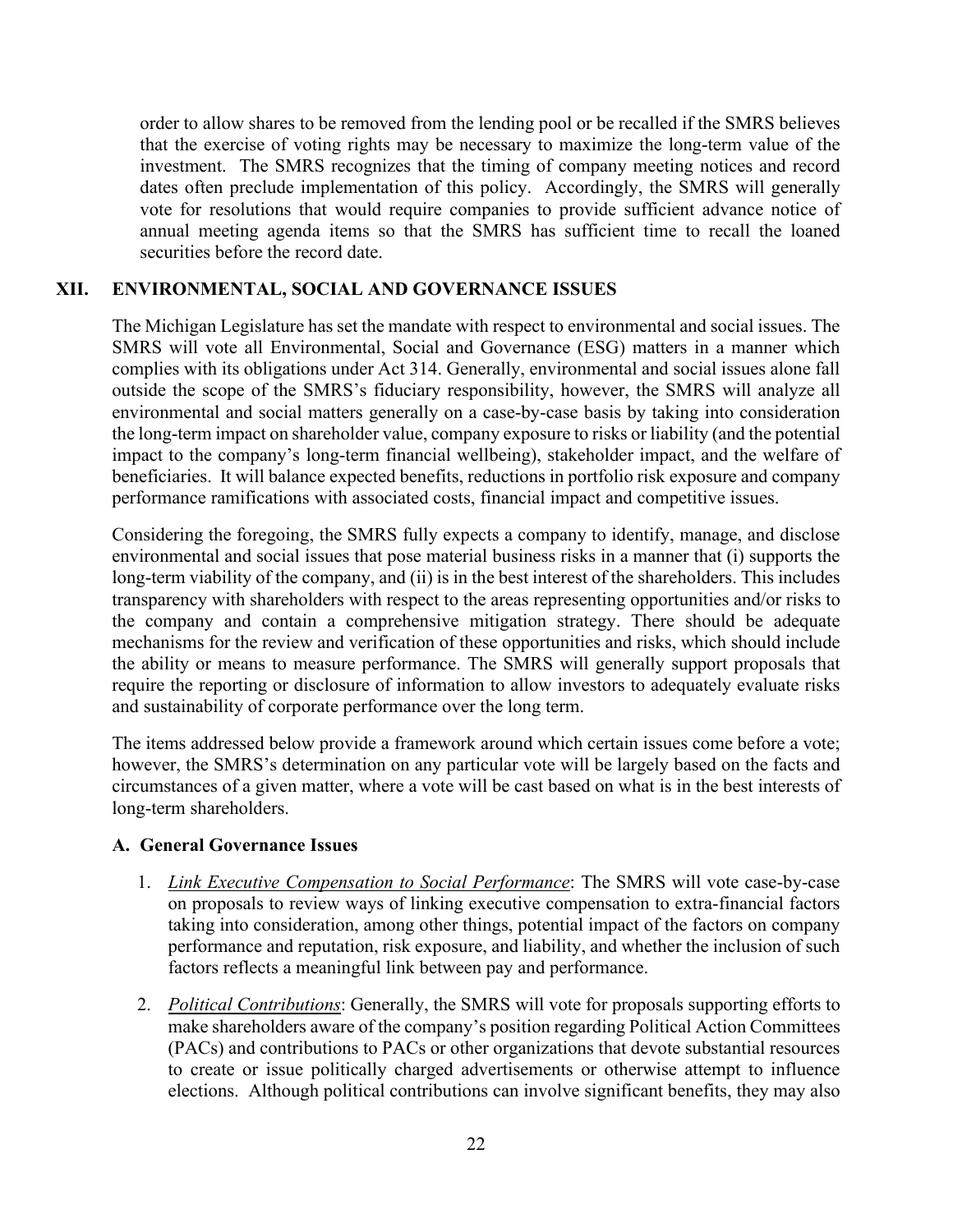involve significant reputation and regulatory risks, which might have ramifications for shareholder value.

- 3. *Lobbying*: The SMRS will vote case-by-case on proposals requesting information on a company's lobbying initiatives, considering any significant controversy or litigation surrounding a company's public policy activities, the current level of disclosure on lobbying strategy, and the impact that the policy issue may have on the company's reputation and business operations.
- 4. *Charitable Contributions*: Generally, the SMRS will vote against proposals restricting the company from making charitable contributions. Charitable contributions can be generally useful for assisting worthwhile causes and for creating goodwill in the community. In the absence of bad faith, self-dealing, or gross negligence, management should be in the best position to determine which contributions are in the best interests of the company. Where there are indications that such negative factors are present, the SMRS may vote for proposals that ask for reports or restrictions on charitable contributions.

# **B. Corporate Sustainability, Environment, and Social Responsibility**

- 1. *Sustainability Reporting*:
	- a. Corporate ESG performance and effective reporting can be relevant factors in investment decisions and can also allow investors to appropriately engage with companies in which they own shares. A high-quality sustainability report can demonstrate a company's thoughts and position with respect to material ESG risks and opportunities it may face. Such reporting and disclosure, when completed in a consistent and well-developed manner, can help inform investment decision making by providing investors with a thorough picture of materials risks and opportunities facing the company. Effective reporting and disclosure can be accomplished through adhering to recognized standards for disclosure, such as guidelines promulgated by the Global Reporting Initiative (GRI) and the Sustainability Accounting Standards Board (SASB). For reports and disclosures to be of use in the investment decision making process, they should provide clarity about a company's (i) understanding, definition, and reporting of the risks and opportunities arising from its relationships with stakeholders and the impact on economic performance and shareholder value, (ii) governance policies for addressing relevant issues, and (iii) ESG performance data. The SMRS generally supports the incorporation of material sustainability information into a company's disclosures and/or regulatory filings.
	- b. In accordance with the above principals, the SMRS will generally:
		- *i.* support proposals asking companies to prepare sustainability reports, including those requesting disclosure consistent with SASB, GRI, or other internationally recognized sets of guidelines.
		- *ii.* support proposals requesting that companies conduct social and/or environmental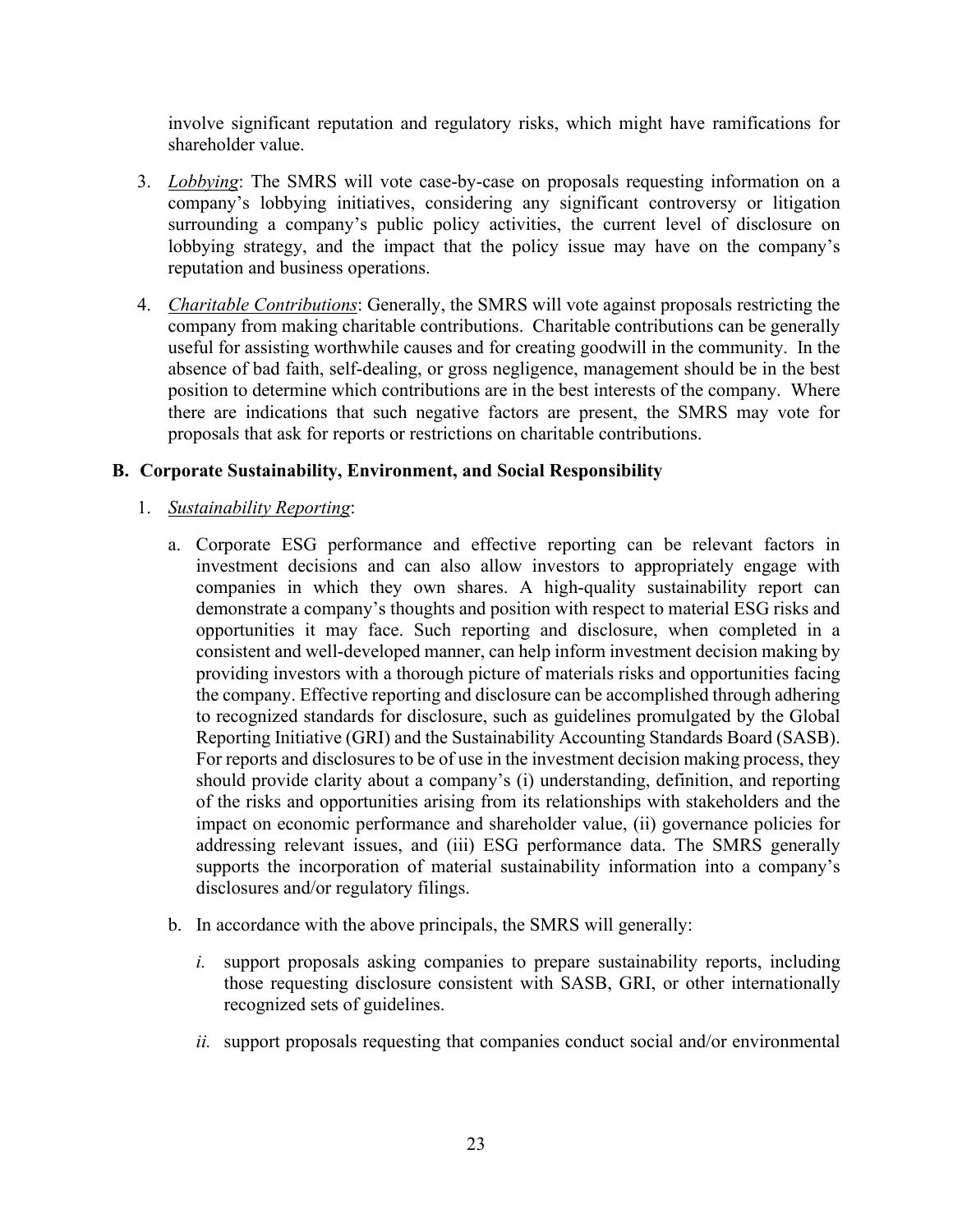audits and/or risk assessments of their performance.

#### 2. *Environment*:

- a. Companies' business activities depend on and effect the natural environment, to varying degrees dependent on factors such as type of business, location, industry, or workforce. Physical changes in ecosystems, the associated effects on human health and the availability of natural resources, and national and international efforts to mitigate environmental harm will have a profound impact on corporate and investor outcomes. Research has shown that companies whose strategies and operations understand and account for negative or beneficial environmental impact tend to exhibit higher economic performance over the long-term. Additionally, trends are showing that companies across all industries and sectors are taking environmental issues into account at a strategic level, which includes (but is not limited to) the implementation of (i) environmental management systems; (ii) business strategies that anticipate risks and opportunities related to corporate environmental sustainability; and (iii) quantitative targets for reducing environmental impacts from operations and supply chains.
- b. The SMRS will generally:
	- *i.* support reasonable proposals to reduce negative environmental impacts and a company's overall environmental footprint, including any threats to biodiversity in ecologically sensitive areas.
	- *ii.* support proposals asking companies to report on their environmental practices, policies and impacts, including environmental damage and health risks resulting from operations, and the impact of environmental liabilities on shareholder value.
	- *iii.* support proposals requesting that companies disclose information on greenhouse gas emissions (including carbon, methane, and all other recognized greenhouse gases) and mitigation targets.
	- *iv.* support proposals asking companies to adopt greenhouse gas reduction targets.
	- *v.* support proposals asking for the preparation of a report on a company's efforts to increase its use of renewable energy sources**.**
- c. As with all matters discussed in this Proxy Policy, the determinative factors that SMRS shall rely upon with respect to votes involving environmental issues shall be (i) the particular facts and circumstances of the matter being voted upon, and (ii) what course of action is in the best interest of the members of the retirement system in light of such facts and circumstances. These two factors may result in the SMRS casting a vote that does not align with the principles described in this section.

# **C. Labor Standards and Human Rights**

1. *Generally:* Due to the global nature of corporations today, human rights and labor standards are increasingly important issues for companies to recognize and take the appropriate steps to mitigate the risks involved. Human rights and labor violations are